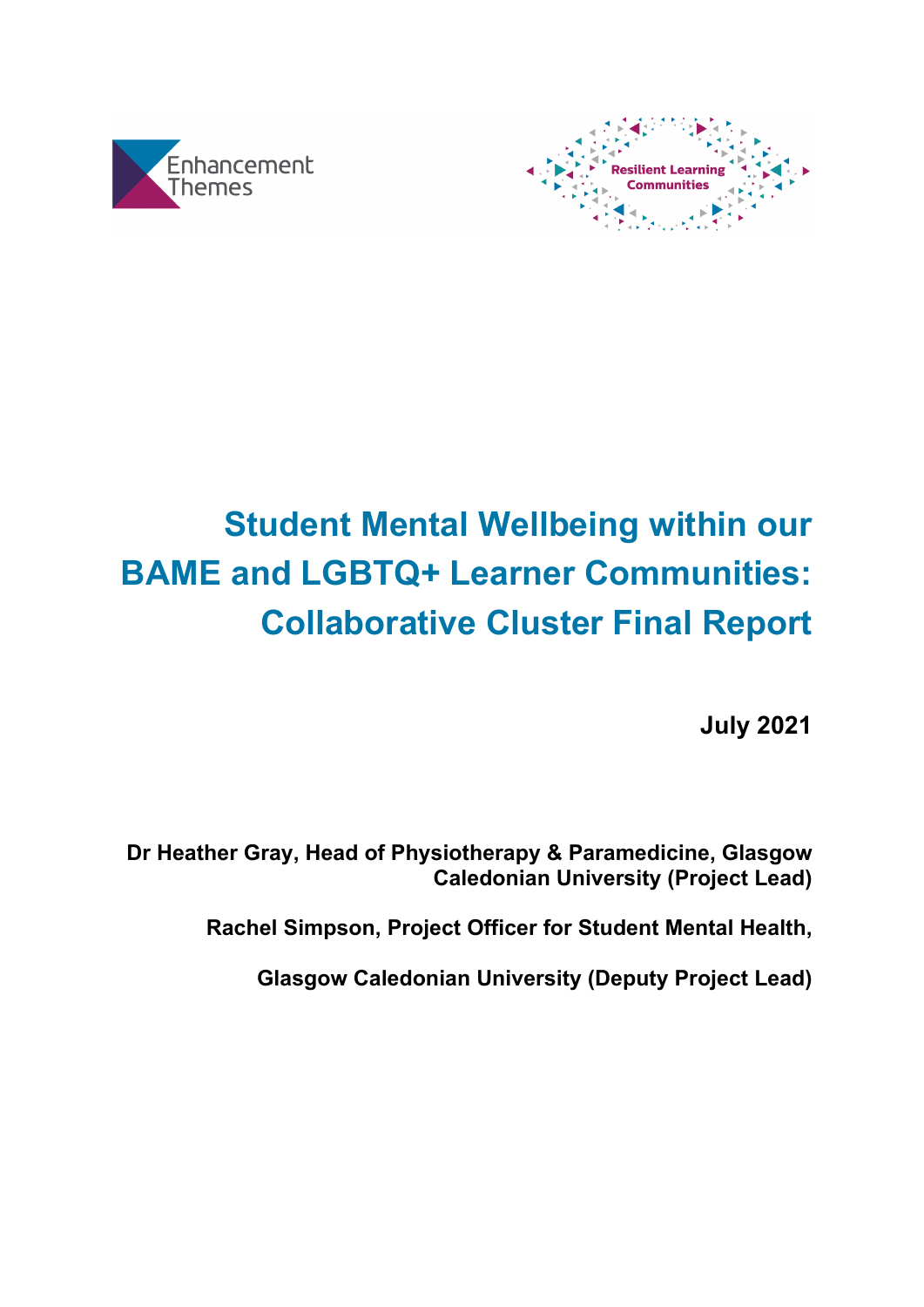# **Context and background**

Prior to the COVID-19 pandemic, research highlighted that one in four students experienced a mental health difficulty, with 71% reporting that academic work from university was their main sources of stress (Brown, 2016). The pandemic has had significant impacts on mental health and wellbeing, with young people evidencing higher levels of stress, anxiety, and depression (Wang et al, 2020), 83% expressing worsening of pre-existing mental health conditions (YoungMinds, 2020) and a rise in isolation-induced loneliness (a recognised suicide risk) (Grubic et al, 2020).

In addition to the influence of the pandemic, students with protected characteristics such as ethnicity (in particular Black, Asian and Minority Ethnic [BAME]) and gender/sexual identity (Lesbian, Gay, Transgender, Queer/Questioning and others [LGBTQ+]) are further impacted negatively regarding student mental wellbeing and sense of belonging.

The main, and indeed only guaranteed, point of contact between a University and students is through the academic learning experience, and the impacts of this on health and wellbeing should be considered. Systematic review evidence shows that an inclusive curriculum that enhances both the way students learn, and academics teach, promotes mental wellbeing (Fernandez et al, 2016), and the design of the curriculum has a significant impact on the way that students from different ethnicities respond to their course and academic staff. Therefore, universities need to consider the role of curricula, including the role of academic staff, in supporting good student mental wellbeing (Hughes et al, 2018).

Work conducted by UUK and NUS (2019) found that 42% of BAME students said that they did not feel that the curriculum reflected issues of diversity, equality and discrimination. They reported a lack of BAME-specific content and a 'mainstream' way of thinking, resulting in feelings of discomfort, isolation and a 'sense of not belonging'. The result is that, in the UK, white students are more likely attain 1st or 2:1 degree (81%) compared to BAME students (68%), highlighting the attainment gap, which is even more prevalent in STEM subjects (Joice &Tetlow, 2020). The lowest rates of continuation being amongst Black students (Keohane, 2017), culminating in a 'broken pipeline' to postgraduate and doctoral studies (Williams, et al., 2019). Additionally, Black people are more likely to drop out of science at all points of the career path (Joice &Tetlow, 2020).

When considering matters relating to gender/sexual identity and the curriculum, LGBTQ+ students also experience a wide range of barriers that can lead to isolation, poor mental health and low attainment. This is especially the case for Trans students, who are more likely to experience exclusion, bullying, harassment and violence (Stonewall, 2019; McKendry & Lawrence, 2017). 45% of LGBTQ+ students report that they have experienced mental health difficulties, twice the prevalence of their heterosexual and cisgender peers (Aronin & Smith, 2016). This can have a profound impact on them during their university studies, leading to approximately twice the 'dropout' rate amongst LGBTQ+ students compared their non-LGBTQ+ peers (University of Birmingham, 2017).

Furthermore, heterosexism and heteronormativity is prevalent in educational institutions (Hudson-Sharp & Metcalf, 2016). This affects inequality in a number of ways: it reinforces the alienation/exclusion of LGBTQ+ students; fails to check homophobia and biphobia; and leaves the support needs specific to LGBTQ+ students unaddressed. This evidence indicates a need for training for academic staff to address these issues.

Many BAME and LGBTQ+ curriculum development toolkits and guidance resources have been developed over the last decade; however, these have not universally been adopted, resulting in a rather piece-meal approach across the HE sector, with some Institutions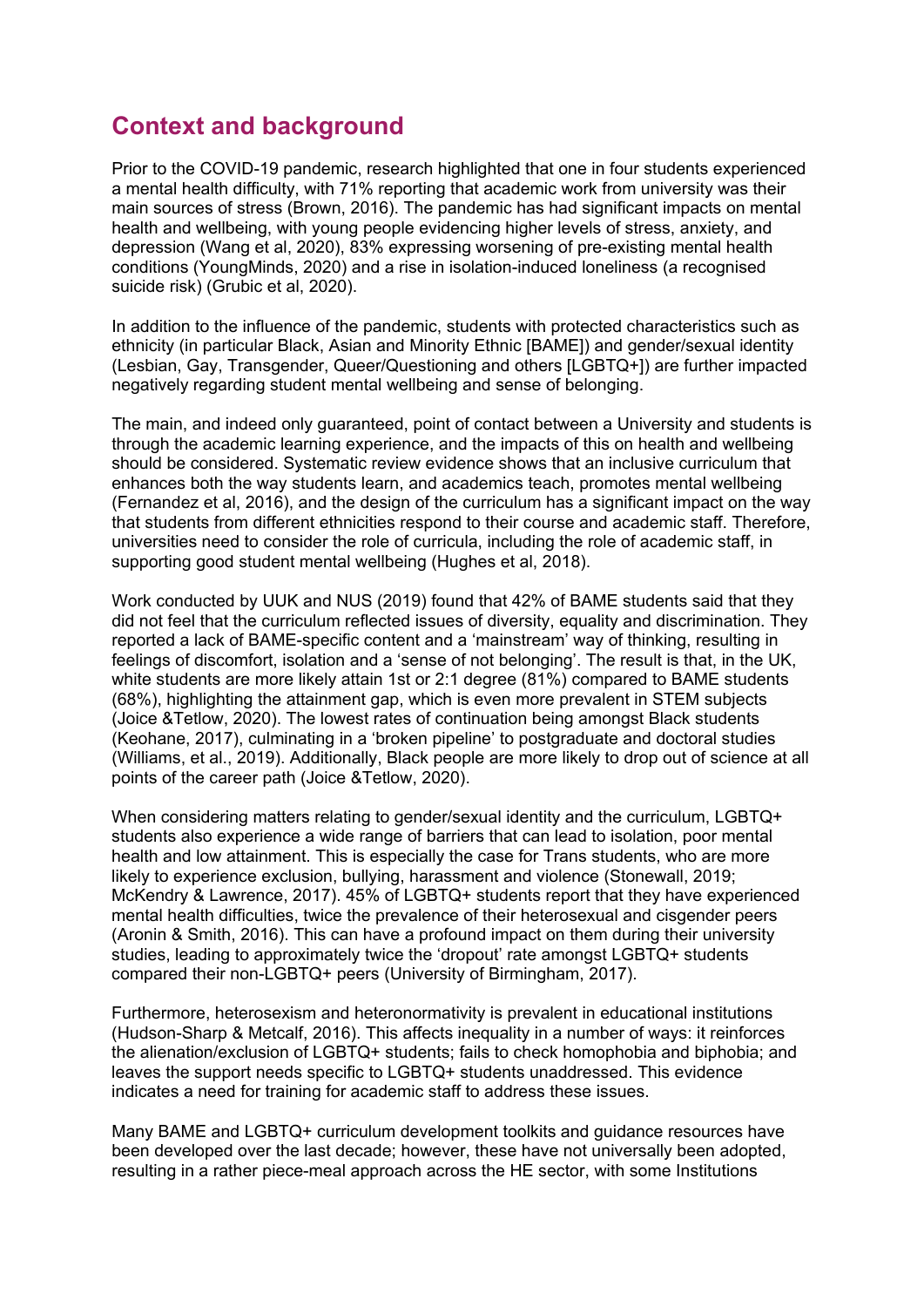investing heavily in the co-creation and adoption of good practices, with others perhaps being slightly more tokenistic in their approach to date. Through inclusive teaching and learning practices, for example, by providing opportunities for students to work in diverse groups, learners are equipped with the knowledge, skills and understanding to succeed in global working environments (University College London [UCL], 2020). Furthermore, delivering an inclusive curriculum, sensitive to BAME and LGBTQ+ students, results in a positive effect on the experience and outcomes of all students, not just those with protected characteristics.

# **Collaborative Cluster aim**

The aim of this Collaborative Cluster was to build the capabilities of academic staff to create inclusive curricula and learning communities that promote a sense of belonging and mental wellbeing for students from our BAME and LGBTQ+ communities.

The key areas highlighted from the aforementioned literature upon which this Collaborative Cluster aimed to impact were:

- Staff knowledge and capabilities regarding creating inclusive curricula and learning communities;
- Staff and students' attitudes and beliefs;
- Institutional culture;
- Student (and staff) mental wellbeing.

### **Terminology**

As described in the Mental Health Continuum Model, mental health, mental wellbeing, and mental health problems are often used interchangeably, but differences in each of these should be understood and supported for individuals to experience optimal wellbeing. Mental health is often an umbrella term referring to mental wellbeing, and mental health problems, whereas a mental health problem refers to symptoms that meet the criteria for a clinical diagnosis. Mental wellbeing refers to an integrated and holistic approach in which other factors are considered, including life satisfaction, resilience, sense of control, and more. Therefore, for the purposes of this Cluster we used the holistic definition of mental wellbeing for our student communities, cognisant of the wider student learning experience.

Throughout this report the terms BAME and LGBTQ+ have been used. We have used these terms in alignment with existing sector research but are cognisant that neither of these communities are homogenous groups, and recognise that exploration and recommendations should be considered within the context of the intersectionality of identity.

# **Project team**

The project team's members are listed in the table below; its comprehensive membership included student representative bodies, academic staff, academic developers, development consultants, and a BAME postgraduate student. Three of the project team were also involved in the Collaborative Cluster on Decolonising the Curriculum in the Time of Pandemic. These are indicated with an asterisk in the table below.

| l Name                             | <b>Role</b>                        | <b>Institution</b> |  |
|------------------------------------|------------------------------------|--------------------|--|
| <b>Heather Gray*</b>               | Head of Dept. Physiotherapy        | Glasgow Caledonian |  |
| (Project Lead)                     | & Paramedicine                     | University         |  |
| <b>Rachel Simpson</b>              | <b>Project Officer for Student</b> | Glasgow Caledonian |  |
| <sup>(</sup> (Deputy Project Lead) | Mental Health                      | University         |  |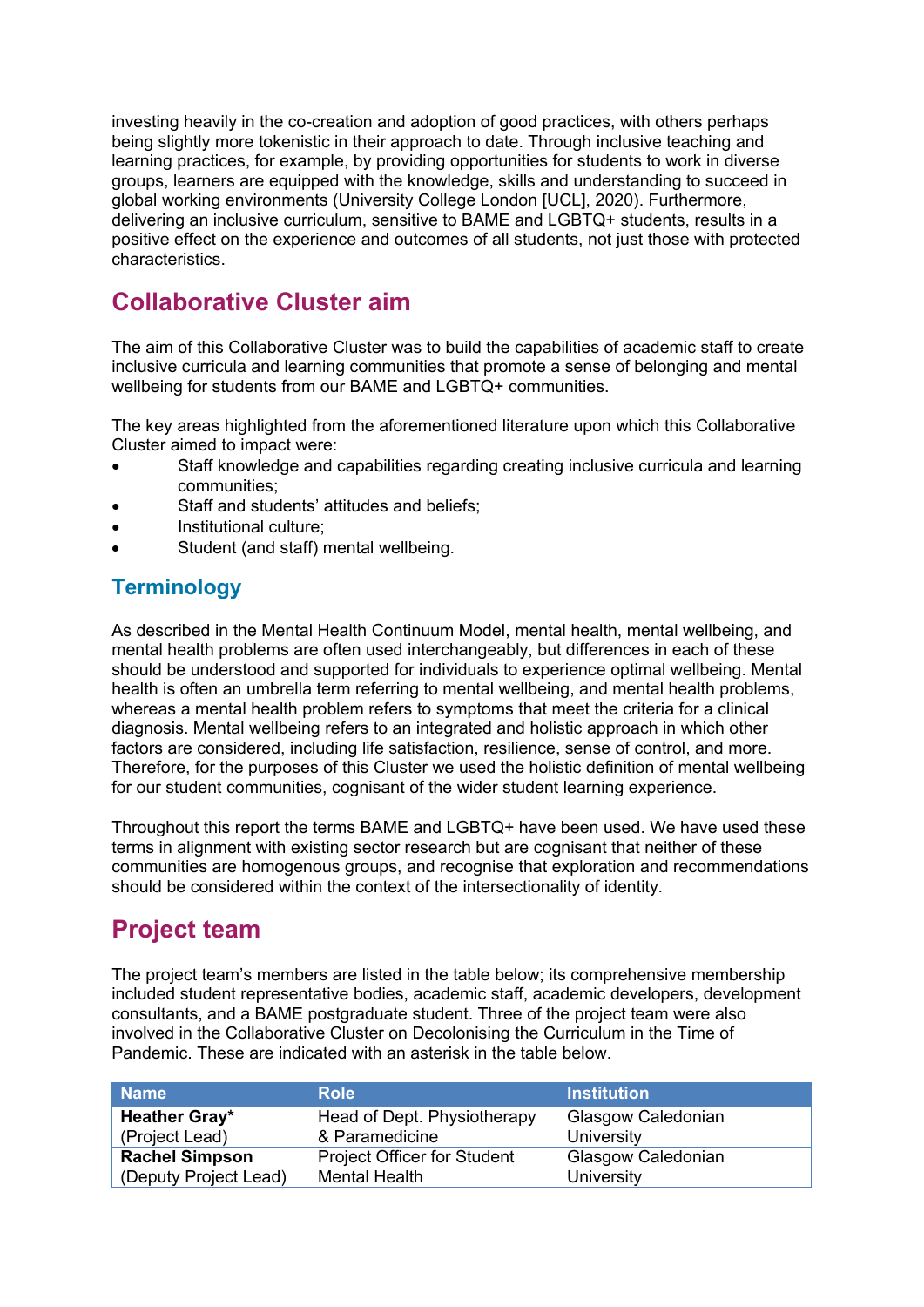| <b>Yazeed Qashwa</b><br>(Project Research<br>Assistant) | <b>BAME</b> representative<br><b>GCU International Student</b><br>Ambassador | Glasgow Caledonian<br>University                                    |
|---------------------------------------------------------|------------------------------------------------------------------------------|---------------------------------------------------------------------|
| <b>Pauline Hanesworth</b>                               | Head of Learning & Teaching                                                  | <b>SRUC</b>                                                         |
| <b>Megan Brown</b>                                      | <b>Development Consultant</b>                                                | spargs                                                              |
| <b>Stef Black</b>                                       | <b>Development Consultant</b><br>(mat leave)                                 | spargs                                                              |
| <b>Katie Gilbert</b>                                    | <b>Student Health Project</b><br>Co-ordinator                                | <b>Think Positive about Student</b><br>Mental Health (nus Scotland) |
| <b>Catriona</b><br>Cunningham*                          | Academic Development<br>Partner                                              | University of Stirling                                              |
| <b>Marita Le Vaul-</b><br>Grimwood*                     | Academic Development<br>Partner                                              | <b>Edinburgh Napier University</b>                                  |

# **Organisation of work**

The project team, and sub-sets of it, had multiple team meetings to operationalise the project plan and organise the Professional Development webinars and nominal group. A Microsoft Teams site was established to facilitate communication/collaboration, host meetings, and act as a repository for resources sourced by the team.

# **Deliverables**

The key deliverables of the Collaborative Cluster were:

1 Four free to access professional development webinars with capacity for up to 300 delegates at each.

2 Collation and review of sector resources including those from professional development events (presentations, case studies, multimedia, briefing notes, or other materials) for uploading to the Enhancement Themes website.

3 Data collection and analysis from higher education student representatives to identify barriers to inclusive curricula and recommendations for academic staff.

4 Short project progress report, for submission to QAA Scotland, summarising status of agreed deliverables and outlining early findings of project.

5 Project report including summary of aims, activities, outputs, and outcomes, as well as key recommendations, and an evaluation of the project and its impact.

6 Presentation of paper or delivery of workshop based on work of project at a QAA event(s).

# **Professional development webinars**

In order to promote/advertise the professional development webinars the project team worked hard to disseminate information as broadly as possible via the following channels: QAA Scotland website/social media; NUS Scotland, sparqs and 'Think Positive about Student Mental Health' mailing lists/social media; project team's HEI's/Students' Associations' communication channels; personal contacts; SEDA@JISC and SHED@JISC mailing lists; and LinkedIn.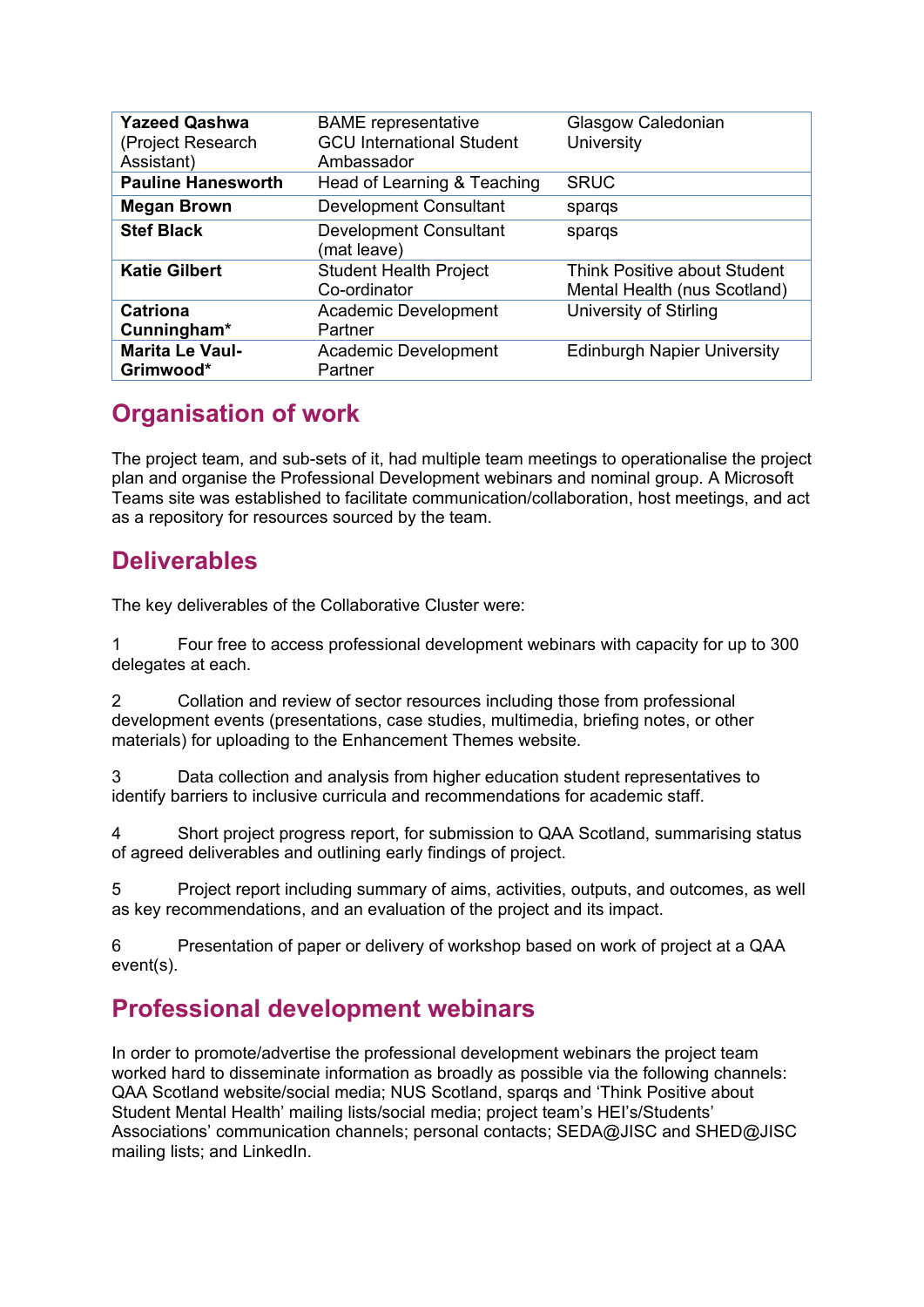The webinars were scheduled monthly between March to June 2021 hosted using QAA Scotland's Zoom licence. Across all four webinars, there was a total of 814 registrants, with around 200 (range 196-210) per webinar. There were 600 attendees that joined the webinars live, with the remainder, presumably, accessing the recordings asynchronously later. Table 1 summarises the topics, speakers and registrant numbers. All webinar recordings, with accompanying presentation slides, are freely available on [QAA Scotland's](https://www.enhancementthemes.ac.uk/resilient-learning-communities/collaborative-clusters/student-mental-wellbeing-within-our-bame-and-lgbtq-learner-communities)  [Enhancement Themes website.](https://www.enhancementthemes.ac.uk/resilient-learning-communities/collaborative-clusters/student-mental-wellbeing-within-our-bame-and-lgbtq-learner-communities)

| <b>Webinar</b><br><b>Date</b> | <b>Registrants</b> | <b>Event Focus</b>                                                                                                                | <b>Speakers &amp; Organisations*</b>                                                                                                                                  |  |
|-------------------------------|--------------------|-----------------------------------------------------------------------------------------------------------------------------------|-----------------------------------------------------------------------------------------------------------------------------------------------------------------------|--|
| 3/3/21                        | 210                | Key issues that impact upon<br>the mental wellbeing of<br>BAME/LGBTQ+ students                                                    | <b>Amatey Doku</b><br><b>NOUS Group Consultant</b><br><b>Dominic Smithies</b><br><b>Student Minds</b>                                                                 |  |
| 20/4/21                       | 208                | <b>Issues impacting BAME/</b><br>LGBTQ+ students in STEM                                                                          | <b>Katie Nicoll Baines</b><br>University of Edinburgh<br>Lara Lalemi<br>University of Bristol                                                                         |  |
| 10/5/21                       | 196                | <b>Issues impacting Trans</b><br>students and BAME<br>students & Paying for the<br>work of racial equality in<br>higher education | <b>Mel McKenna</b><br><b>Glasgow Caledonian University</b><br><b>Sara Turkington</b><br><b>Ayrshire College</b><br><b>Churnjeet Mahn</b><br>University of Strathclyde |  |
| 10/6/21                       | 200                | Inclusive curriculum design<br>principles & supporting the<br>mental wellbeing of both<br>staff & students                        | <b>Gareth Hughes</b><br>University of Derby/ Student<br>Minds                                                                                                         |  |

\* See Appendix 1 for speakers' biographies and work

The webinars were organised specifically so that each one addressed content that represented issues from both BAME and LGBTQ+ student communities in recognition of potential intersectionalities. Across the four events there were seven presentations from eight presenters covering a wide variety of factors that can impact upon student mental wellbeing for BAME and LGBTQ+ students, such as: inclusivity in STEM subjects; undertaking a whole institutional approach for the student learning experience and curricula; the mental health impacts on BAME and LGBTQ+ students of teaching practices and curricula; and practical recommendations on how to meaningfully engage specific learner communities, e.g., Trans students.

The use of webinars, rather than face to face events, brings many advantages, such as widening access, engaging participants in chat and question and answer functions, and facilitating recording and curation. Therefore, it is recommended that these are continued in future professional development events, making use of ever-ongoing technological enhancements as they become available.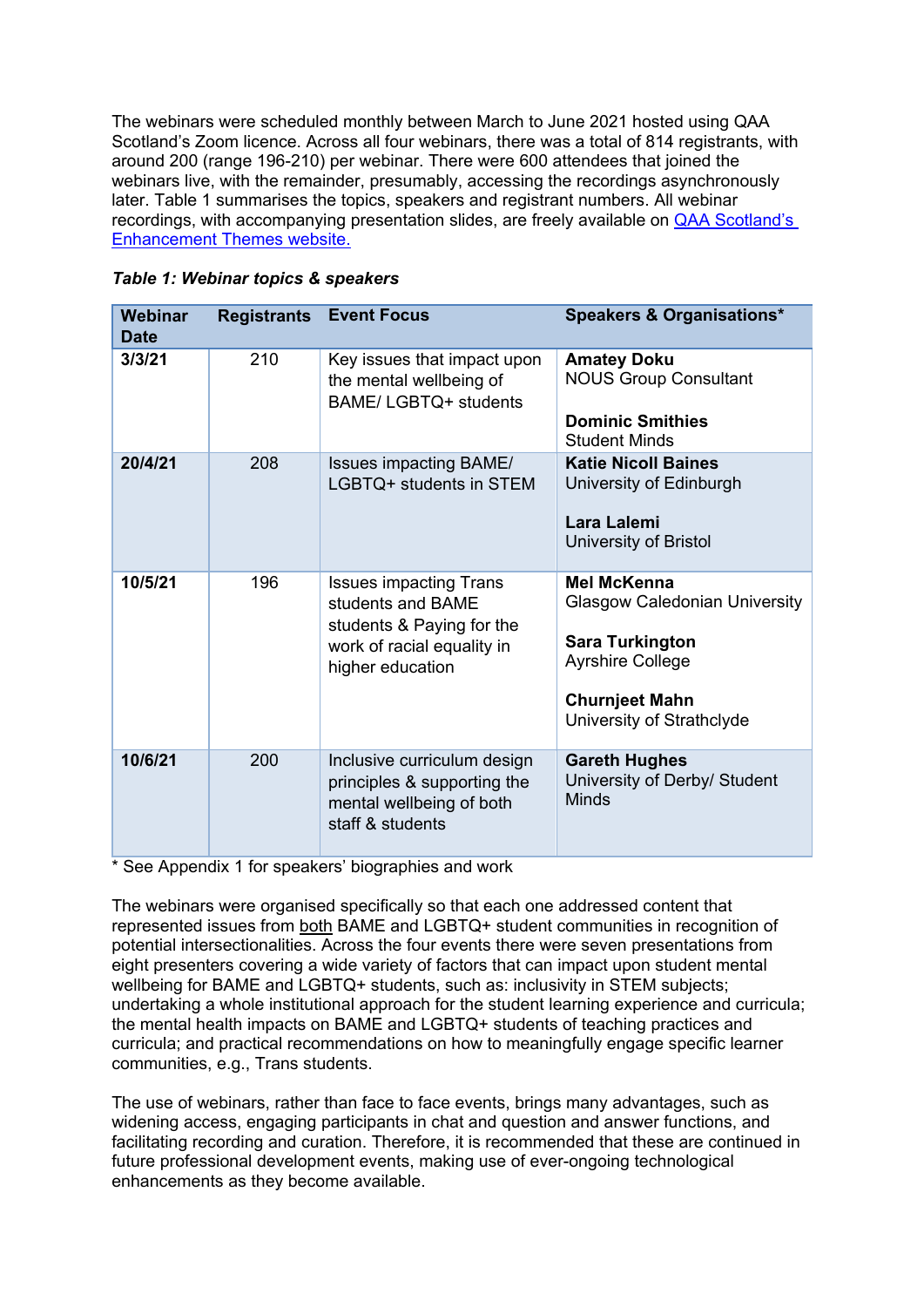# **Webinar evaluation questionnaire**

A short Microsoft Forms evaluation questionnaire was sent to all webinar registrants after the final webinar in which they were asked to respond to questions on: a) their understanding of mental wellbeing within BAME/LGBTQ+ student communities following the webinar(s); and b) their confidence in taking some positive change action(s).

There were only 26 respondents to the questionnaire, representing a very low (4.3%) response rate; therefore, results should be considered with caution.

The survey indicated a continuing appetite and expressed need for work in this area to raise awareness of student mental wellbeing and disproportional impacts on student communities and to equip staff and students in designing inclusive curriculum through further events, resources, working groups and collaborative research.

### **Increased understanding of mental wellbeing**

When asked to respond to the question 'How much do you feel the session(s) increased your understanding of mental wellbeing within BAME/LGBTQ+ student communities? (Rate 1-5 stars)' 72% rated their response between 4-5, indicating that they felt they had attained knowledge and understanding of the topic area.



Score distribution

### **Confidence in taking positive action(s)**

When asked 'How confident do you feel in taking some positive action(s) that will enhance the mental wellbeing within BAME/LGBTQ+ student communities? (Rate 1-5 stars)', 68% rated their response between 4-5. This indicated that the majority felt that they would be confident to take some positive actions following the webinar(s).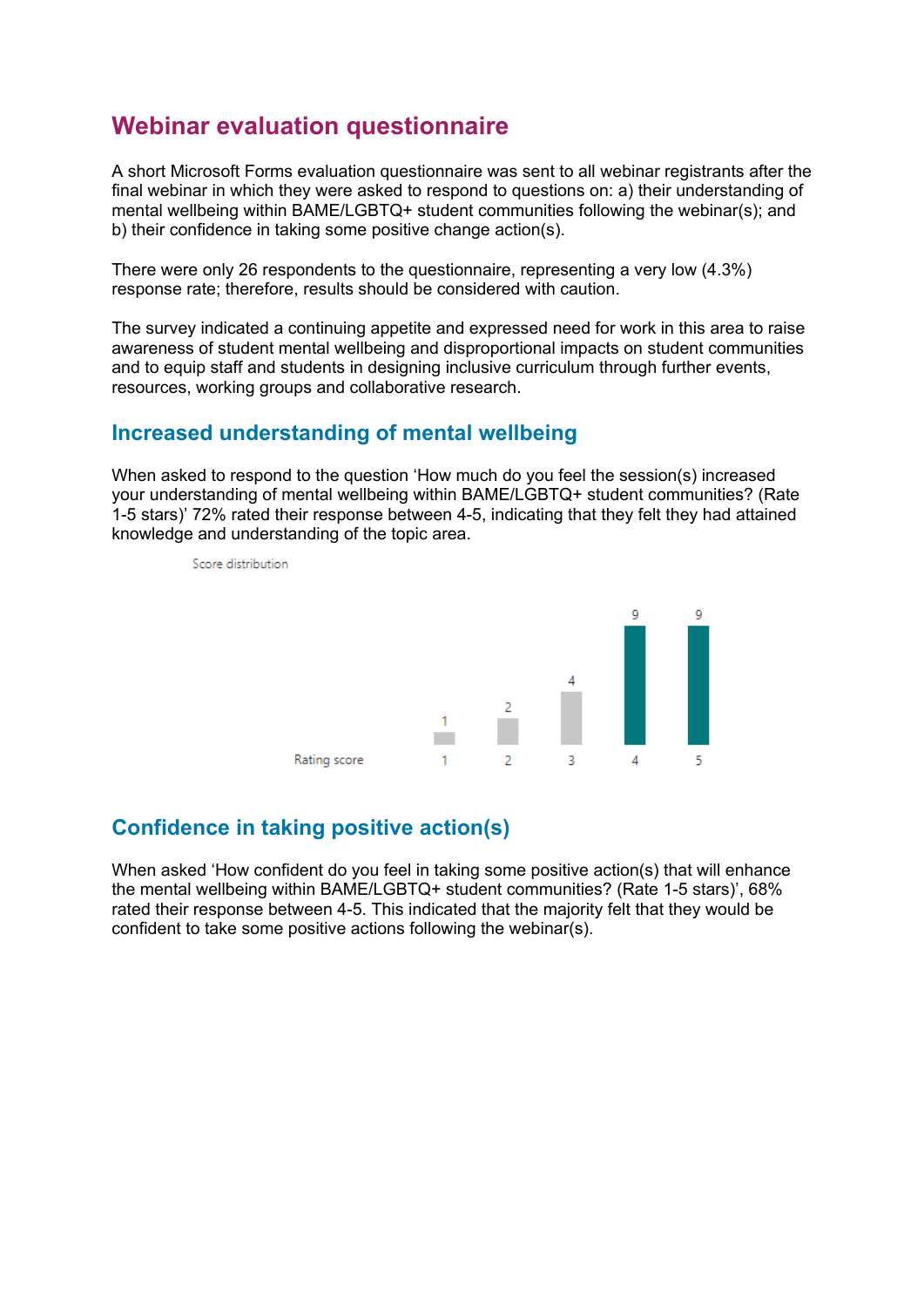Score distribution



### **Key messages from webinars**

Delegates found the sessions interesting and engaging with many positive comments, as per below:

- 'Lots of very practical advice, which felt really accessible and eminently do-able.'
- 'Really helpful discussions and very interesting research mentioned too.'
- 'Many key messages from excellent speakers.'
- 'Great speaker very reassuring message. Backed up with professional staff and student facing resources.'
- 'I would like to attend more of these types of webinars.'
- 'Thank you so much for organising these webinars, they were very inspiring.'

Some key messages that delegates gained from the webinar(s) included:

- Developing more inclusive curricula.
- BAME and LGBTQ+ role models in Higher Education are essential.
- Resources used and identified in courses need to be diversified.
- There needs to be greater development of resources and training for all HE staff on inclusive and mentally healthy curricula, highlighting the importance of the hidden curricula.
- Mental Wellbeing is at the heart of learning and needs to be embedded in the curriculum and all that HE staff do.
- There continues to be a struggle for institutions to implement meaningful ways to address systematic inequalities for BAME/ LGBTQ+ groups.
- Small changes to teaching material, etc., can make a significant difference in promoting visibility, diversity and inclusion.
- The significance of embedding inclusive practices and languages (e.g., pronouns) and visibility in creating an inclusive curricula and culture is essential.
- There need to be tailored approaches to establish inclusive curricula for student communities.
- It is important that HE staff understand the importance of how exclusion can affect mental health and academic experiences.

Student Mental Health and Wellbeing Support

• Mental Health and Wellbeing provisions must be accessible, inclusive, and representative with tailored support resources for BAME and LGBQ+ student communities.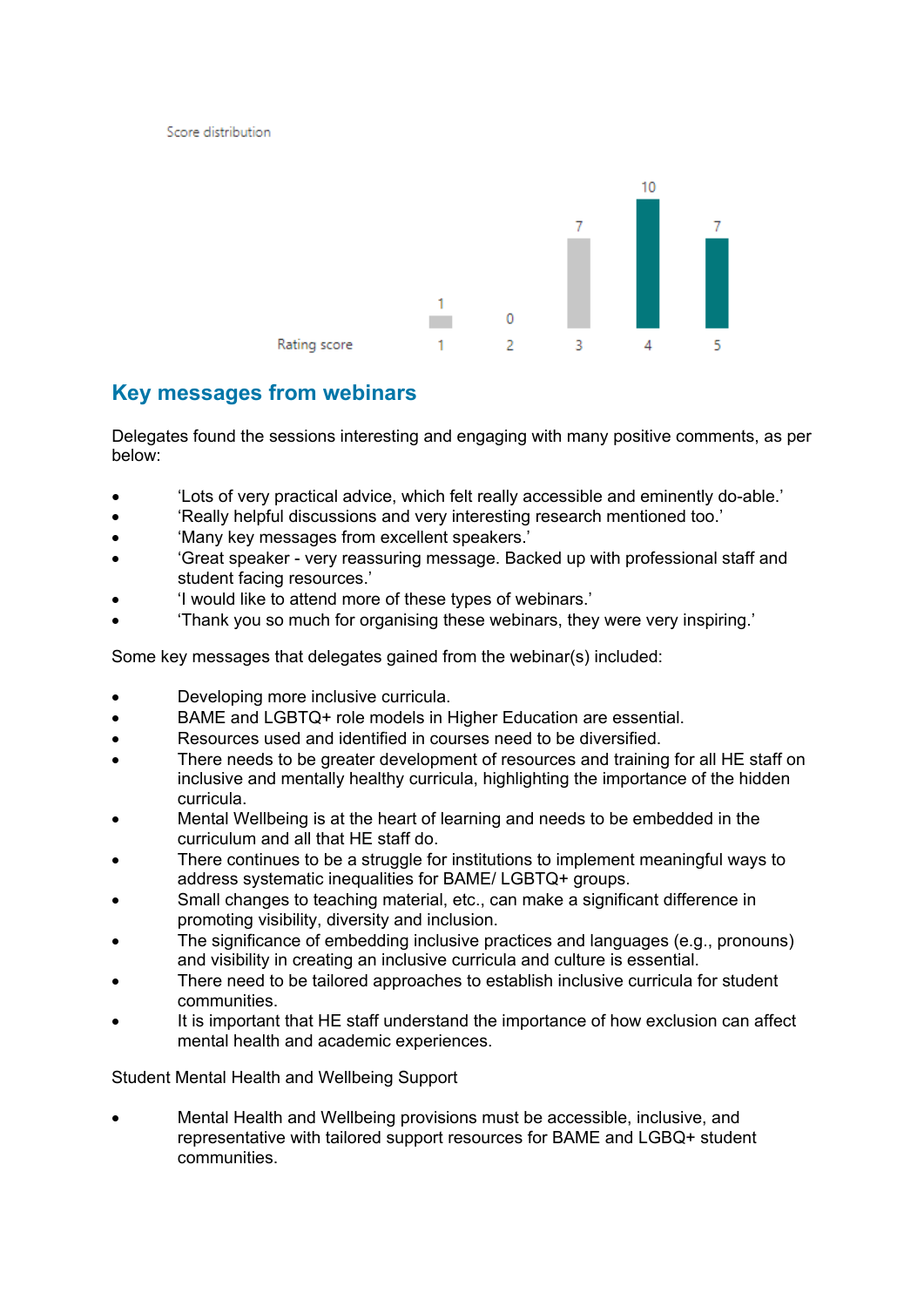- Programmes need to contextualise the support offered to students which meet the students 'where they are' rather than assuming people will just fit in to the 'programme'.
- Further clarity on the role of Academic Staff and Support Service Staff is required.
- Normalising and acknowledging distress/anxiety is a valid and valuable response when working with students in academic settings, whilst embedding support that is easy to access and is joined up across institutions.
- Clear signposting and understanding of the services which are available in HEIs needs to be improved.
- It is important to recognise that student communities are not homogenous groups, and that students are impacted by several intersectional and individual experiences that can impact on their health, wellbeing and learning experience.

# **Suggestions for the future**

Some suggestions were provided for the future professional development of staff, including more in-depth case study materials, how to manage change, intersectionality and students with challenging socio-economic situations. Some participants felt that the materials provided in the webinars should be used during induction for all new staff at universities.

Some quotes are provided below:

- 'Future sessions might move to a more advanced level e.g., by exploring case studies of actual actions taken [by Institutions/individuals]. Being able to reflect on more difficult issues and how to resolve them (e.g., resistance to change/equality) would be practical and allow people to learn from those challenges so we can create better environments for everyone.'
- 'If they could be linked with other factors that impact intersectionality social and economic factors, access to services and provision of them.'
- 'These [webinars] should ... be required for induction at universities for all new staff, and for current staff.'

Therefore, it is recommended that continuing professional development work is carried out across the higher education sector in the aforementioned areas, with consideration to focussing on specific groups of learners for whom mental wellbeing is evidenced as a particular concern.

# **Nominal Group with BAME & LGBTQ+ students**

When exploring the impacts of curricula on student experience and wellbeing, it is essential to consult those with lived experiences of these to ensure that students are at the heart of co-creating any recommendations for making curricula more inclusive. The Nominal Group Technique (NGT) is a consensus development methodology that has its roots in co-creation in communities, therefore, was considered an appropriate data collection method.

Research ethics approval was attained from GCU's Academic Quality and Development Research Ethics Committee to carry out the NGT with students who self-identify within, and/or represent those from, LGBTQ+ or BAME student communities. Recruitment invitation communications were circulated via sparqs, QAAS and NUS Scotland, alongside other networks to engage students from across the HE sector in Scotland. The aim was to recruit around 16-20 participants.

Once students responded to the call for participants, they were sent a participant information sheet and consent form (Appendix 2) and a link to a short Microsoft Forms survey to collect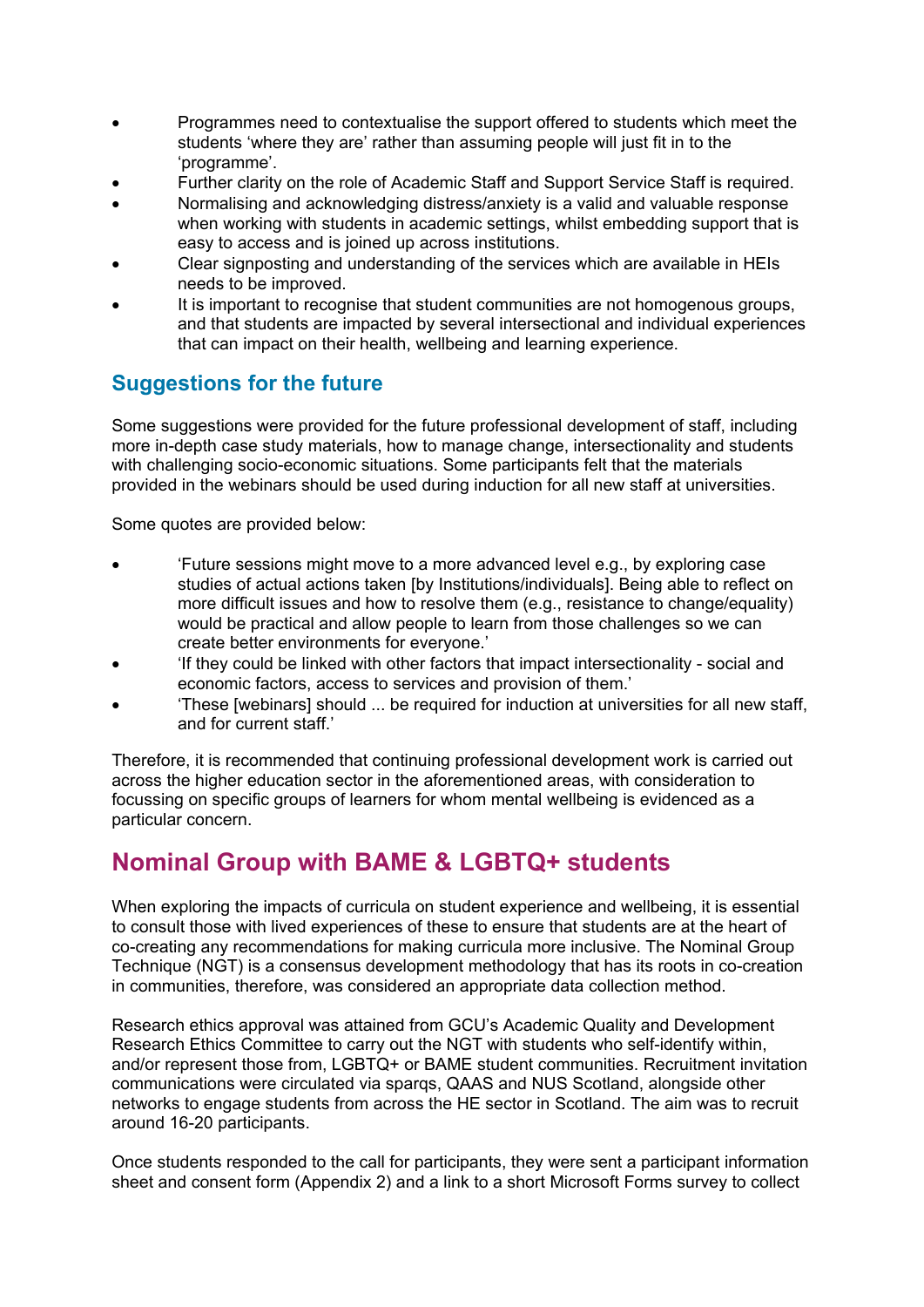demographic data on age, gender, sexual identity, ethnicity, University, course and year of study, and current role in their university. The aim of collecting this information from participants was to ensure that they were from as diverse experiences as possible given the limited numbers.

There were 22 students who expressed interest in participating via the Microsoft Forms survey and were sent information about the date/time of the group meeting. However, on the day of the nominal group only six students (4 female, 2 male, 0 no-binary) from three Scottish HEIs were able to attend; their demographic details are in Table 2. There were three participants from LGBTQ+ student communities and four BAME students.

| <b>Level &amp; Mode</b><br>of Study | Year<br>οf<br><b>Study</b> | <b>Role</b>                  | <b>Disability</b> | <b>Gender</b><br><b>Identity</b> | LGBTQ+<br><b>Communit</b><br>y | <b>Ethnicity</b>        |
|-------------------------------------|----------------------------|------------------------------|-------------------|----------------------------------|--------------------------------|-------------------------|
| Postgraduate<br>Full-time           | <b>Fifth</b>               | Student                      | <b>No</b>         | Female                           | No                             | African<br>American     |
| Postgraduate<br>Full-time           | First                      | <b>Student</b>               | <b>No</b>         | Female                           | <b>No</b>                      | Asian -<br>Indian       |
| Postgraduate<br>Full-time           | First                      | <b>Student</b>               | <b>No</b>         | Female                           | <b>No</b>                      | Indian                  |
| Postgraduate<br>Full-time           | First                      | <b>Student</b>               | No                | Female                           | Yes                            | Asian                   |
| Undergraduat<br>e<br>Full-time      | <b>Third</b>               | <b>Student</b>               | Yes               | Male                             | Yes                            | White<br>European       |
| Undergraduat<br>e Full-time         | <b>Third</b>               | Class<br>Represent-<br>ative | Yes               | Male                             | Yes                            | White<br><b>British</b> |

*Table 2: Nominal Group participants' demographics*

The nominal group was conducted online, during which participants had the ability to remain anonymous, should they wish to. Participants were asked to generate as many responses as they could to two set questions and type them synchronously in a shared Google spreadsheet, after which the items generated were clarified and similar responses were amalgamated. The two questions students to which participants generated responses were:

- 'What factors have you experienced within the academic curriculum that have impacted negatively upon your/other students' mental wellbeing?'
- 'What key suggestions do you have for academic staff to consider when developing inclusive curricula?'

From the lists of generated responses each participant selected and ranked their top five most important items from 1 (most important) to 5 (least important). Equal rankings were permitted. Data were analysed using Microsoft Excel to establish the items that were top ranked by the most participants; thereby reaching a level of consensus. Median rank scores were also calculated for each item.

All participants were very engaged in the group and generated a wide range of items and recommendations for practice. For the first question, about aspects of the academic curriculum that negatively impact upon BAME/LGBTQ+ student's mental wellbeing, 54 responses were generated, with 44 remaining after amalgamation of similar items. 20 items were ranked by at least one participant, and the top ranked items are outlined in Table 3.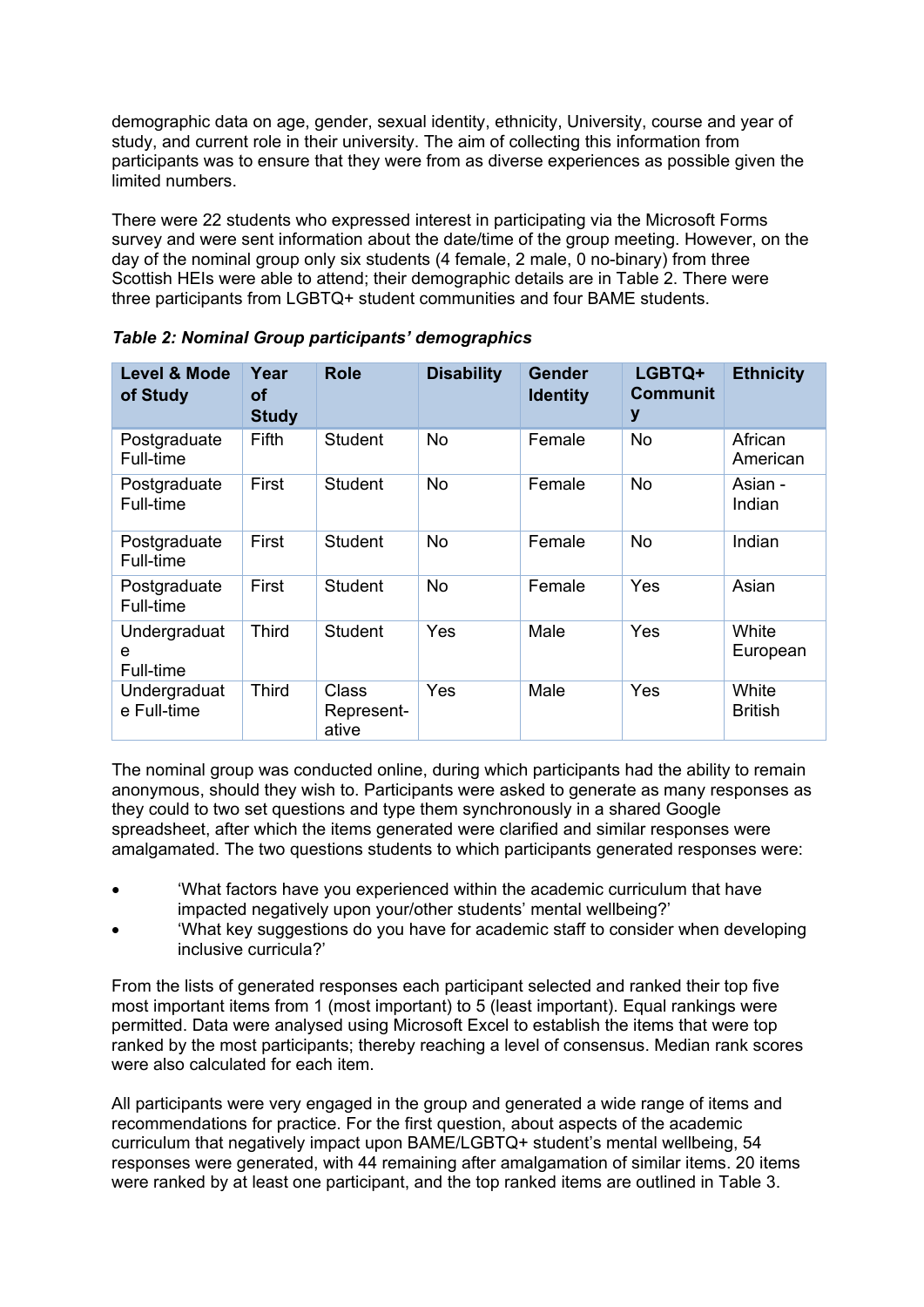Many of the items raised by the participants concur with those in previous research that impact specifically BAME/LGBTQ+ students. Whereas some of the items would likely be stressors for all students, e.g., those related to poor communication and lack of access to appropriate mental health support services/personal tutor.

*Table 3: Academic curricular aspects negatively on BAME/LGBTQ+ students' mental wellbeing*

| <b>Item</b>            |                                                                                                                                                                                                                                                                                                                                                                                | <b>Rankin</b>  | $%$ of | <b>Media</b>   |
|------------------------|--------------------------------------------------------------------------------------------------------------------------------------------------------------------------------------------------------------------------------------------------------------------------------------------------------------------------------------------------------------------------------|----------------|--------|----------------|
|                        |                                                                                                                                                                                                                                                                                                                                                                                | g of           | grou   | n              |
|                        |                                                                                                                                                                                                                                                                                                                                                                                | <b>Item</b>    | р      | <b>Rank</b>    |
| $\bullet$              | The use of mostly white, western, middle-class<br>participants in case studies.                                                                                                                                                                                                                                                                                                | 1              | 67%    | 1.5            |
| $\bullet$              | Curricula that do not include different gender and sexual<br>identities and promote an idea of "normality".                                                                                                                                                                                                                                                                    |                |        |                |
| $\bullet$              | Lack of examples about minority groups/ LGBTQ+ topics<br>in the curriculum.                                                                                                                                                                                                                                                                                                    | $\overline{2}$ | 50%    | $\overline{4}$ |
| $\bullet$<br>٠         | The institution and staff not understanding that everyone<br>has NOT been impacted by the pandemic in the same<br>way; some [minority] groups of students have been<br>affected more.<br>We all in the same 'sea' but we all have very different<br>'boats' because of intersectional identities.<br>Neglecting Minority [groups'] mental health when making<br>key decisions. | $3=$           | 33%    | 1.5            |
| $\bullet$              | The lack [of] communication and coordination within class<br>due to virtual classes.                                                                                                                                                                                                                                                                                           | $3=$           | 33%    | 1.5            |
| $\bullet$              | Lack of class activities apart from [those delivered by]<br>academics.                                                                                                                                                                                                                                                                                                         | 5              | 33%    | 3              |
| $\bullet$<br>$\bullet$ | Lack of mental health professionals on campus (e.g.,<br>psychiatrists, clinical psychologists, etc.), excluding<br>counsellors<br>[lack of] mental health resources;<br>[lack of] assign[ing] a personal tutor and mental health<br>supporter for each student.                                                                                                                | 6              | 33%    | 4              |
| $\bullet$              | Staff not understanding that LGBTQ+ individuals are more<br>prone to mental health problems because we (as also<br>other minority groups) are still largely rejected, this<br>increases isolation (particularly during lockdown).                                                                                                                                              | $\overline{7}$ | 33%    | 5              |

For the second question, about key suggestions for academic staff to consider when designing inclusive curricula for BAME/LGBTQ+ students, 32 responses were generated, with 26 remaining after amalgamation of similar items. 18 items were ranked by at least one participant, and the top ranked items are outlined in Table 4. Many useful, and often easy to implement, recommendations were suggested by the participants, e.g., creating more diverse case study materials; using pronouns; and assigning matched personal tutors/mentors/alumni.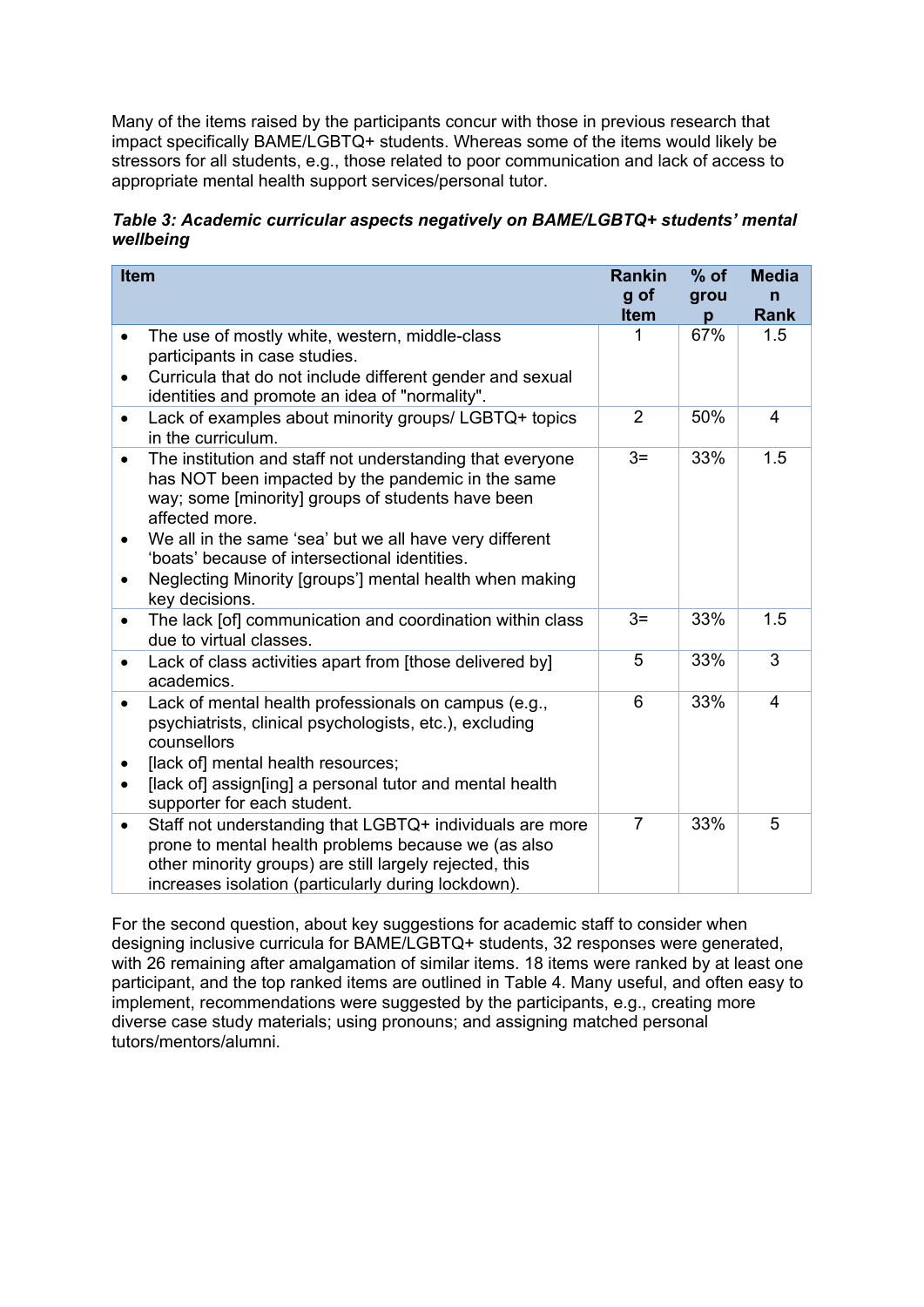#### *Table 4: Key suggestions for academic staff in designing BAME/LGBTQ+ inclusive curricula*

| <b>Item</b>            |                                                                                                                                                                                                                                      | <b>Rankin</b><br>g of<br><b>Item</b> | $%$ of<br>grou<br>р | <b>Median</b><br><b>Rank</b> |
|------------------------|--------------------------------------------------------------------------------------------------------------------------------------------------------------------------------------------------------------------------------------|--------------------------------------|---------------------|------------------------------|
| $\bullet$              | Add diversity in curriculum by including different minority<br>groups.<br>Include examples, case studies, research projects and<br>theories that are inclusive of different minority groups<br>(e.g., LGBTQ+, BAME, disabled, etc.). | 1                                    | 67%                 | 1.5                          |
| $\bullet$              | Don't always expect minority groups to come forward<br>voicing the difficulties we are facing. Being from a<br>marginalised under-represented group, that can be<br>difficult at times                                               | $\overline{2}$                       | 50%                 | 1                            |
| $\bullet$<br>$\bullet$ | Regular offline event/activities (when possible) for<br>individualised support.<br>Just have casual activities online as well.                                                                                                       | 3                                    | 50%                 | 4                            |
| $\bullet$              | Include your pronouns on lecture slides and when you<br>introduce yourself (if you feel safe doing so).                                                                                                                              | 4                                    | 50%                 | 5                            |
| $\bullet$              | Invite external speakers to talk about academic topics<br>related to LGBTQ+ issues.                                                                                                                                                  | 5                                    | 33%                 | 1                            |
| $\bullet$              | Give students the chance to have a personal tutor/mentor<br>with similar background (e.g., LGBTQ+).<br>Assign any alumni reference who comes from the same<br>country or similar background to be [a] 'go to' person.                | 6                                    | 33%                 | 2.5                          |
|                        | Organise comprehensive inclusion and diversity training<br>for staff, maybe led by students themselves.                                                                                                                              | $\overline{7}$                       | 33%                 | 4                            |

Following completion of the nominal group, participants were sent follow up resources from MIND and Student Minds, which provided information of contextualised support resources for those from BAME and LGBTQ+ Communities

# **1 Collation & review of inclusive curricula resources**

A key deliverable of the project was to source, collate and review resources and toolkits in relation to developing inclusive curricula for BAME and LGBTQ+ student communities. For this purpose, the project team's BAME representative/research assistant carried out this piece of work. Resources were sourced via searches in Google and also via word of mouth from project team members, webinar speakers, and webinar participants. It is envisaged that this spreadsheet can be used as a resource for the sector and could be updated as further resources become available, as there is continual work going on in this area.

The following information was extracted and summarised in a Microsoft Excel spreadsheet for each resource: Title; Author(s); Publisher; Year; Source web link; Type of Resource (toolkit/ guidance/ framework); Focus of Resource; Format of Resource (electronic/ hard copy/ video); Length of Resource; Development of Resource (lit review/ research based/ anecdotal); Type of Protected Characteristic addressed; Purpose of Resource; Summary of Resource; Cost of Resource; Target Audience; and Other Comments.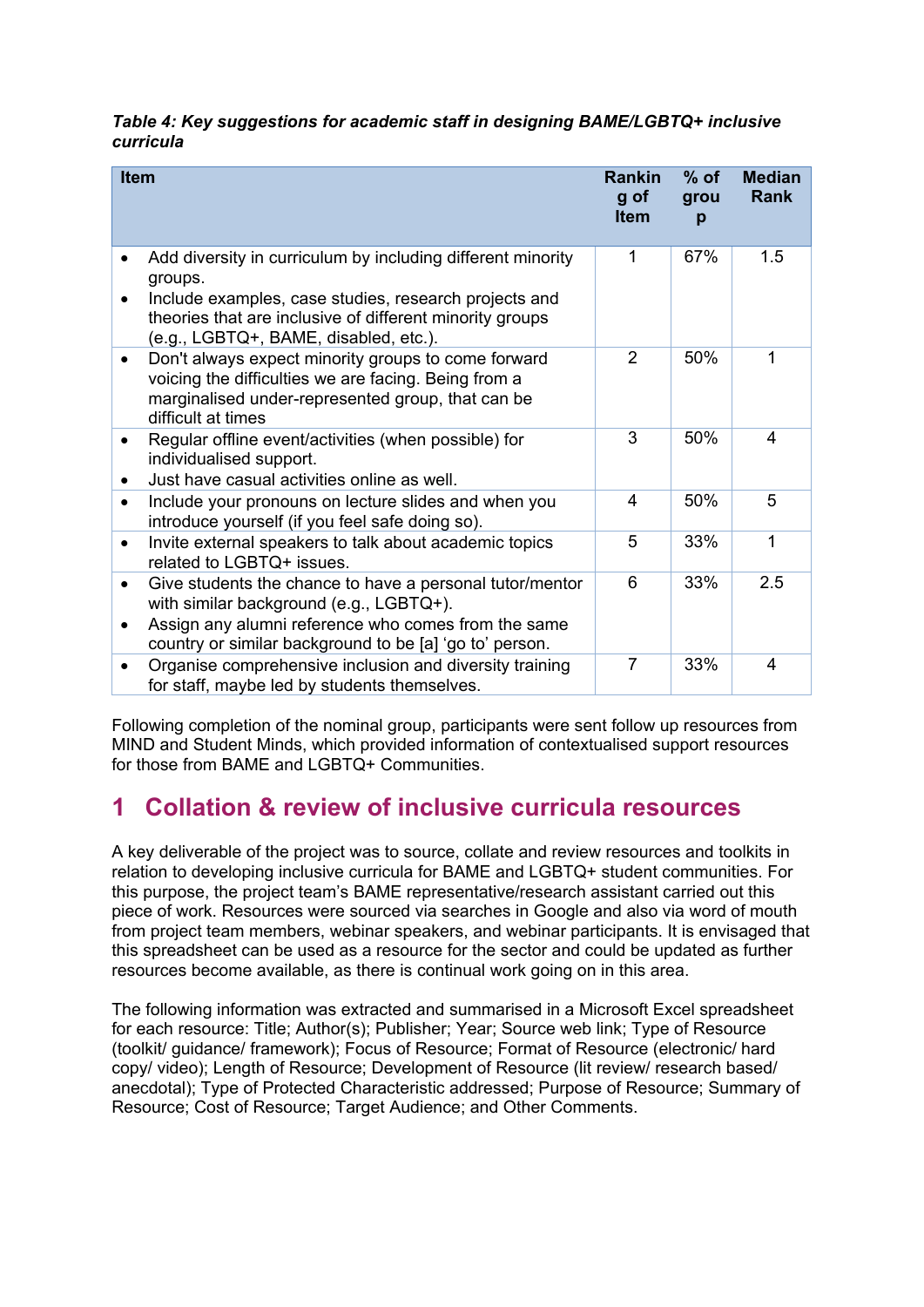# **Evaluation**

### **What change has been made? (Brief description(s) of overall activity)**

We envisage that the outcomes from this Cluster will aid the HE sector in inspiring the creation of more inclusive curricula. Although we are yet to disseminate outcomes from the report, the project has been discussed at multiple sector forums including NUS Scotland's 'Think Positive about Mental Health' Forum, QAA Scotland Enhancement Theme's Theme Leader Group, and the QAA's 'Evolving Student Engagement' Conference in June 2021. Locally, within GCU, the project has provided regular updates to the GCU Academic Quality Department, Student Wellbeing Advisory Group and GCU/GCU Students' Association Student Mental Health Agreement.

We hope that materials and topics presented and discussed in our professional development webinars, and accompanying freely available resources, will provide a stimulus and catalyst for HE staff to review and enhance their curricula practices, making them more inclusive and creating a culture of diversity and inclusion.

### **Why have we made it?**

As outlined in Section 1, research across the higher education sector has demonstrated that current curricula practices are exclusive to a number of student communities, including BAME and LGBTQ+ students. The outcomes from this are numerous, including: impacts on sense of belonging and community, mental health impacts, attainment gaps, retention in higher education, and more.

The need for curricula which is responsive to the diverse needs of our students is essential, and should form not only good pedagogy practices, but be incorporated into the whole institutional approaches to supporting the health and wellbeing of staff and students.

### **What difference has occurred/will hopefully occur as a result? (Tangible change made successfully or envisaged)**

We hope that as a result of the project, in particular the professional development webinars, that participants will have had knowledge, attitudes and beliefs challenged, providing a stimulus for active change. Practical recommendations were made and resources were shared during each webinar, and afterwards on QAA Scotland's Enhancement Themes website; therefore, the aspiration is that these resources will be used by HE staff in their practice when developing inclusive curricula.

### **How do we know? (How is the change measured)**

Judging by the feedback that we received following the webinars, both in the chat function in Zoom and via the evaluation survey, participants seemed to indicate that they felt inspired to instigate changes, even small ones, in their everyday practice. Additionally, we received very positive feedback from the students who participated in the nominal groups.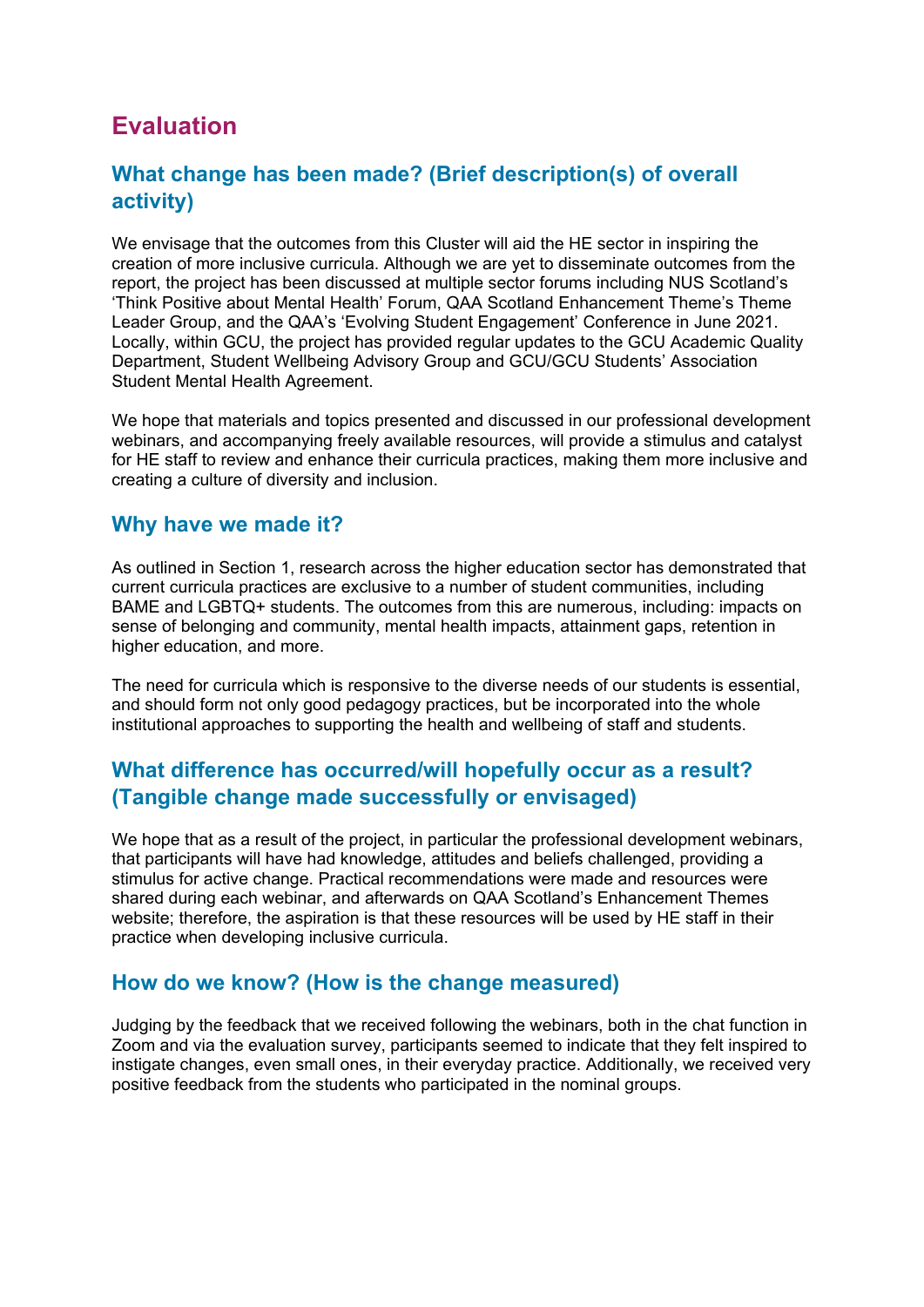# **Who has been involved in making any judgements? (Who decides on effectiveness)**

Webinar participants, project team members, feedback from QAA Scotland liaison representative.

### **Any lessons learned to apply already? (Applied ongoing learning)**

The involvement of students as part of the project team was invaluable, especially as the student was BAME; therefore, had insights into the topic of the project. Additionally, the involvement of NUS Scotland and sparqs facilitated access to student representatives. Running the student nominal groups provided insights into the key factors of concern for BAME/LGBTQ+ student communities. The student participants also appeared to be extremely grateful that their voices had been heard.

The use of webinars, which were recorded, with chat function for questions and also sharing of information provides many advantages over face-to-face sessions.

# **Any things you have stopped/need to stop doing? (Any unsuccessful elements)**

No.

### **Dissemination of work**

The connections provided by our Cluster members have been invaluable in disseminating the work of the Cluster both internally to GCU, and across the sector.

The ongoing work of the Cluster has been disseminated at QAA Scotland's Theme Leaders' Group (TLG) meetings and newsletters.

Additionally, through their involvement in the Student Wellbeing Advisory Group, Student Minds University Mental Health Charter Working Group, and Student Mental Health Agreement Working Group, the Project Officer for Student Mental Health, Rachel Simpson, has been able to ensure the progress and findings of the Cluster have been embedded into GCU's ongoing mental health activity.

Other Cluster members have aided in providing support throughout their networks across the Higher Education sector. For example, 'Think Positive about Student Mental Health' and sparqs were invaluable in facilitating students' engagement with the Cluster project and discussing progress of the project at sector student mental health events. Additionally, the Decolonisation of the Curriculum Cluster members were able to promote and share the work of this Cluster, and vice versa.

The work of the Cluster, including nominal group results, was presented at the QAA Evolving Student Engagement Conference on 29 June via a seminar presentation and discussion panel. The recordings from these two sessions will be housed on the QAA's Membership Resources website.

The key resources from this Cluster are the webinar recordings with accompanying resources, which are housed on [QAA Scotland's Enhancement Theme's website.](https://www.enhancementthemes.ac.uk/resilient-learning-communities/collaborative-clusters/student-mental-wellbeing-within-our-bame-and-lgbtq-learner-communities) In addition to this, the collation and review of key resources in relation to creating inclusive curricula for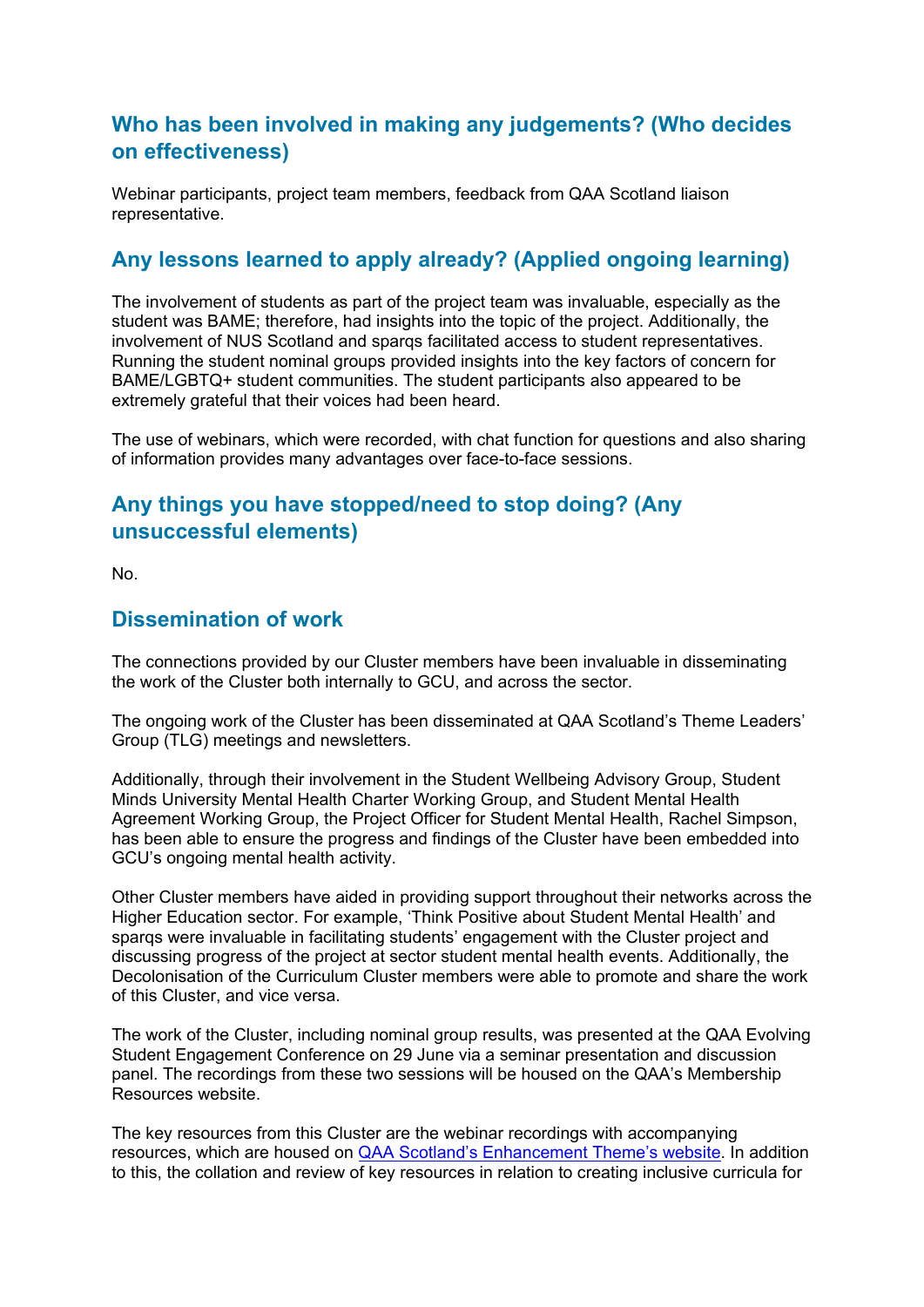BAME and LGBTQ+ student communities will also be made freely available to the HE sector, again, housed via QAA Scotland's website.

### **Collaboration outwith GCU**

Throughout project we engaged with several external HEIs and sector body experts. Engaging with NUS Scotland's 'Think Positive about Student Mental Health', QAA Scotland and sparqs provided us with many innovative suggestions on how to enhance the student voice and engage with and recruit students for our nominal group.

Additionally, we have benefitted greatly from the involvement of two our cluster members in the 'Decolonisation of the Curriculum' Collaborative Cluster, as this facilitated dissemination, sharing of information and promotion of professional development webinars.

### **Supporting staff and student engagement**

We have aimed to engage staff and students in several ways throughout our project:

#### **Sector Events**

The Collaborative Cluster project lead presented at NUS Scotland's 'Think Positive about Student Mental Health' event, which brought together staff and students/student representatives from Universities, Colleges and Students' Associations across Scotland. The event focused on exploring the aims of the project cluster, and encouraging attendees to become involved in the project's work.

#### **Student Researcher & Representation**

To ensure that there was student co-creation throughout the project, a postgraduate BAME student was engaged as a research assistant involved at all stages and events of the project. This ensured the student voice was at the heart of the project, and proved invaluable.

#### **Student Nominal Groups**

When exploring the impacts of curricula on student experience and wellbeing, it is essential to consult those with lived experiences of these to ensure that students are at the heart of co-creating any recommendations for making curricula more inclusive. Ensuring the project's elements included the involvement of student consultation from those with lived experiences via a nominal group was essential to embedding sector involvement into the project.

#### **Staff Engagement**

Staff from across the higher education sector were encouraged to become involved in a number of different opportunities. In addition to the aforementioned conference presentation, staff were encouraged to become involved through calls for expressions of interest circulated through the networks at QAAS, and in conversations with attendees post professional development events.

#### **Processes**

Outcomes from this report will be shared with GCU's Student Wellbeing Advisory Group. This cross-institutional Group at GCU was formed in 2018 to continue the work to support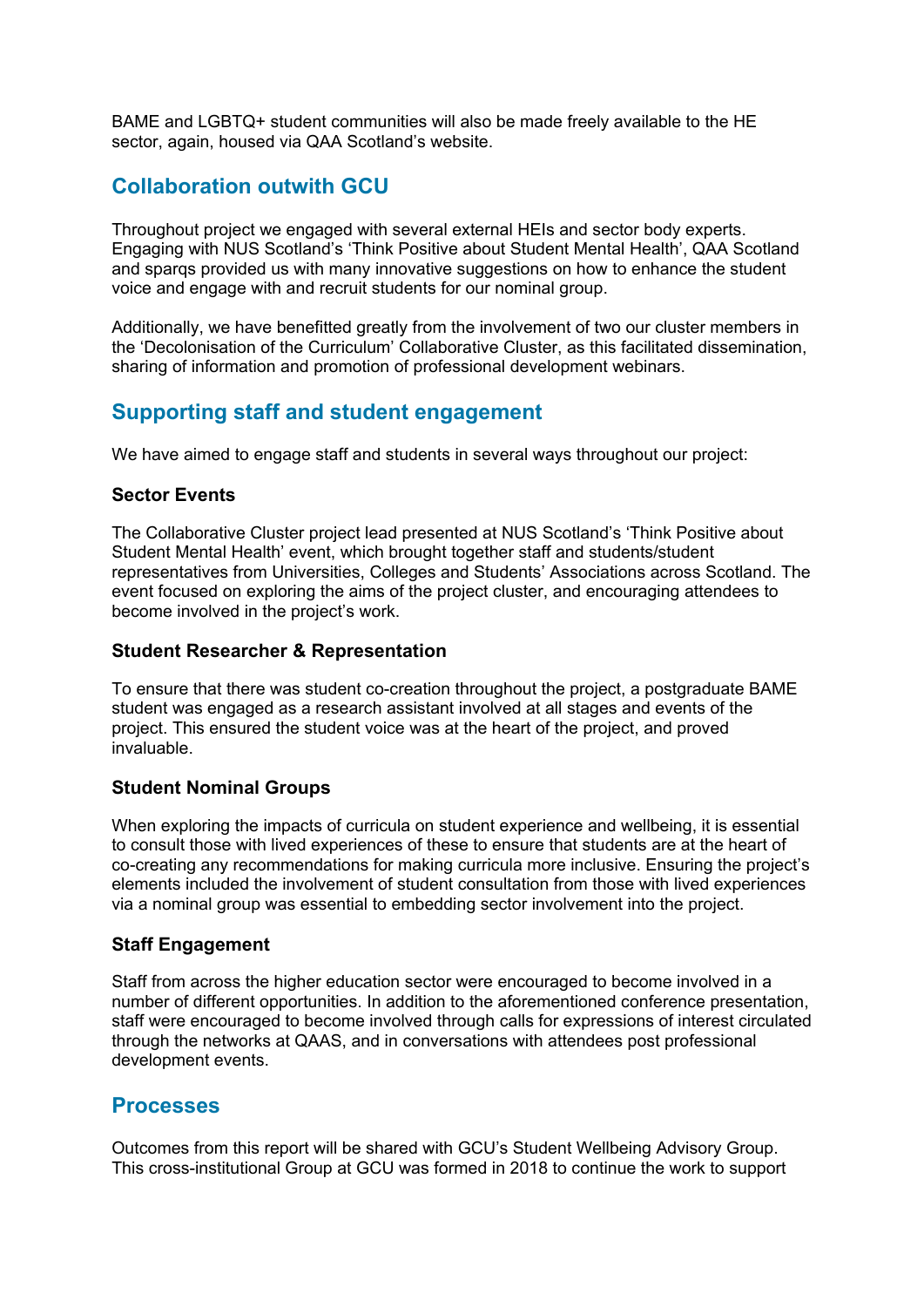student mental health and wellbeing. The Group has representation from across the GCU Community, including academics, GCU London, GCU's Students' Association and GCU London's Students' Association. A member from the Group is involved in the Collaborative Cluster and the recommendations will expand on the Group's work, which has already been embedded into the Student Mental Health Action Plan, and Student Mental Health Agreement with GCU's Students' Association.

# **Recommendations for future work**

There continues to be an appetite, and professional development need, for continuing work across the HE sector in relation to student mental wellbeing, particularly as mental wellbeing remains a pervasive issue for both staff and students following the pandemic onset.

Having addressed the key issues related to students from BAME and LGBTQ+ student communities this session, additional consideration should be given to the intersectionality of student experiences. Another group of students who experienced difficulties that impact upon their mental wellbeing is those who are socioeconomically disadvantaged, who can represent around one in five students (UCAS, 2020). This number has increased over the past five years (including those in the lowest SIMD quintile), especially with the efforts of Universities to widen participation; however, equal efforts perhaps have not taken place to address the mental wellbeing needs of these students with their particular needs.

Other groups of students with additional challenges at university that impact upon their mental wellbeing include those who are care experienced and also international students. Further work could be conducted to explore the university experiences of these groups of students and how they impact upon their mental wellbeing.

# **References**

Aronin, S. and Smith, M. (2016) One in four students suffer from mental health problems <https://yougov.co.uknews/2016/08/09/quarter-britains-students-are-afflicted-mental-hea/> published 9 August 2016

Brown, P. (2016). The Invisible Problem?: improving students' mental health. Oxford: Higher Education Policy Institute.

Fernandez, A., Howse, E., Rubio-Valera, M., Thorncraft, K., Noone, J., Luu, X., Veness, B., Leech, M., Llewellyn, G. and Salvador-Carulla, L., 2016. Setting-based interventions to promote mental health at the university: a systematic review. International journal of public health, 61(7), pp.797-807.

Fox, W. M. (1989). The improved Nominal Group Technique (NGT). *Journal of Management Development, 8*(1), 20–27. [https://doi.org/10.1108/EUM0000000001331](https://psycnet.apa.org/doi/10.1108/EUM0000000001331)

Grubic, N., Badovinac, S. and Johri, A.M., 2020. Student mental health in the midst of the COVID-19 pandemic: A call for further research and immediate solutions. International Journal of Social Psychiatry, p.0020764020925108.

Hudson-Sharp, N., & Metcalf, H. (2016). Inequality among lesbian, gay bisexual and transgender groups in the UK: a review of evidence. London: National Institute of Economic and Social Research.

Hughes, G., Panjawni, M., Tulcidas, P., & Byrom, N. (2018). Student mental health: The role and experiences of academics. Student Minds

Joice, W. & Tetlow, A. (2020) Ethnicity STEM data for students and academic staff in higher education 2007/08 to 2018/19, conducted on behalf of the Royal Society,

Keohane (2017) On course for success? Student retention at university, <http://www.smf.co.uk/wp-content/uploads/2017/07/UPP-final-report.pdf>

McKendry, S. & Lawrence M. (2017) TransEdu Scotland: Researching the experience of trans and gender diverse applicants, students and staff in Scotland's colleges and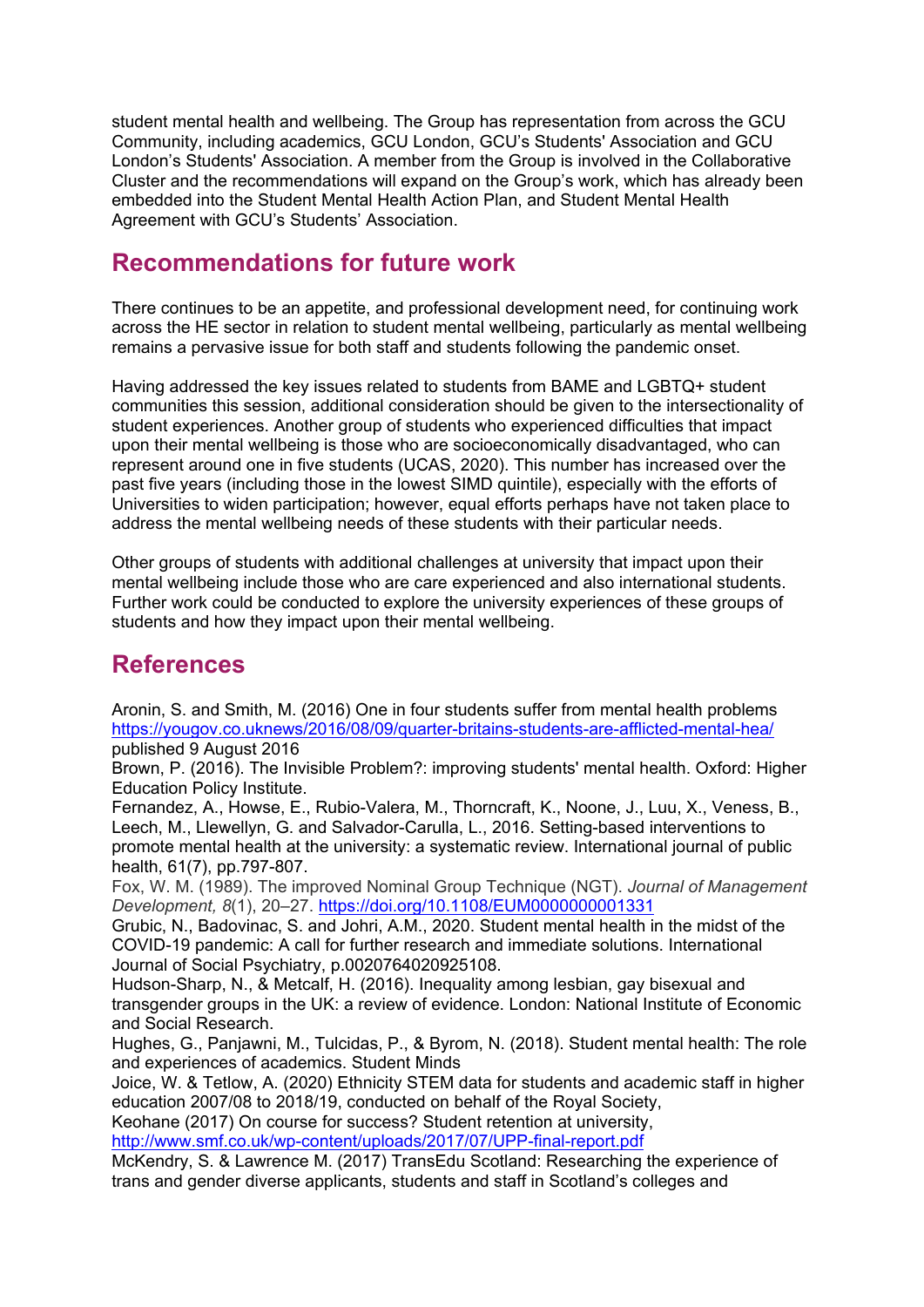universities, [https://www.trans.ac.uk/Portals/88/TransEdu-Scotland-Report-](https://www.trans.ac.uk/Portals/88/TransEdu-Scotland-Report-2017.pdf?ver=2017-10-31-142716-560)[2017.pdf?ver=2017-10-31-142716-560](https://www.trans.ac.uk/Portals/88/TransEdu-Scotland-Report-2017.pdf?ver=2017-10-31-142716-560)

Stonewall (2019) Delivering LGBT Inclusive Higher Education, Stonewall, London. UCAS (2020) More students from the most disadvantaged backgrounds across the UK are set to start degrees this autumn, [https://www.ucas.com/corporate/news-and-key](https://www.ucas.com/corporate/news-and-key-documents/news/more-students-most-disadvantaged-backgrounds-across-uk-are-set-start-degrees-autumn)[documents/news/more-students-most-disadvantaged-backgrounds-across-uk-are-set-start](https://www.ucas.com/corporate/news-and-key-documents/news/more-students-most-disadvantaged-backgrounds-across-uk-are-set-start-degrees-autumn)[degrees-autumn](https://www.ucas.com/corporate/news-and-key-documents/news/more-students-most-disadvantaged-backgrounds-across-uk-are-set-start-degrees-autumn)

Universities UK & NUS (2019) Black, Asian and Minority Ethnic student attainment at UK universities: #CLOSINGTHEGAP [https://www.universitiesuk.ac.uk/policy-and](https://www.universitiesuk.ac.uk/policy-and-analysis/reports/Documents/2019/bame-student-attainment-uk-universities-closing-the-gap.pdf)[analysis/reports/Documents/2019/bame-student-attainment-uk-universities-closing-the](https://www.universitiesuk.ac.uk/policy-and-analysis/reports/Documents/2019/bame-student-attainment-uk-universities-closing-the-gap.pdf)[gap.pdf](https://www.universitiesuk.ac.uk/policy-and-analysis/reports/Documents/2019/bame-student-attainment-uk-universities-closing-the-gap.pdf)

University College London (2020) BAME awarding gap project staff toolkit, UCL University of Birmingham (2017) LGBTQ–inclusivity in the higher education curriculum: a best practice guide, [https://intranet.birmingham.ac.uk/staff/teaching](https://intranet.birmingham.ac.uk/staff/teaching-academy/documents/public/lgbt-best-practice-guide.PDF)[academy/documents/public/lgbt-best-practice-guide.PDF](https://intranet.birmingham.ac.uk/staff/teaching-academy/documents/public/lgbt-best-practice-guide.PDF)

Wang, C., Pan, R., Wan, X., Tan, Y., Xu, L., Ho, C. S., & Ho, R. C. (2020). Immediate psychological responses and associated factors during the initial stage of the 2019 coronavirus disease (COVID-19) epidemic among the general population in China. International journal of environmental research and public health, 17(5), 1729. Williams, P., Bath ,S., Arday, J., Lewis, C., (2019) The broken pipeline: barriers to black PhD

students accessing research council funding, [https://leadingroutes.org/mdocs-posts/the](https://leadingroutes.org/mdocs-posts/the-broken-pipeline-barriers-to-black-students-accessing-research-council-funding)[broken-pipeline-barriers-to-black-students-accessing-research-council-funding](https://leadingroutes.org/mdocs-posts/the-broken-pipeline-barriers-to-black-students-accessing-research-council-funding)

YoungMinds 2020 Coronavirus: Impact on young people with mental health needs, YoungMinds, London. [https://youngminds.org.uk/media/3708/coronavirus](https://youngminds.org.uk/media/3708/coronavirus-report_march2020.pdf)[report\\_march2020.pdf](https://youngminds.org.uk/media/3708/coronavirus-report_march2020.pdf)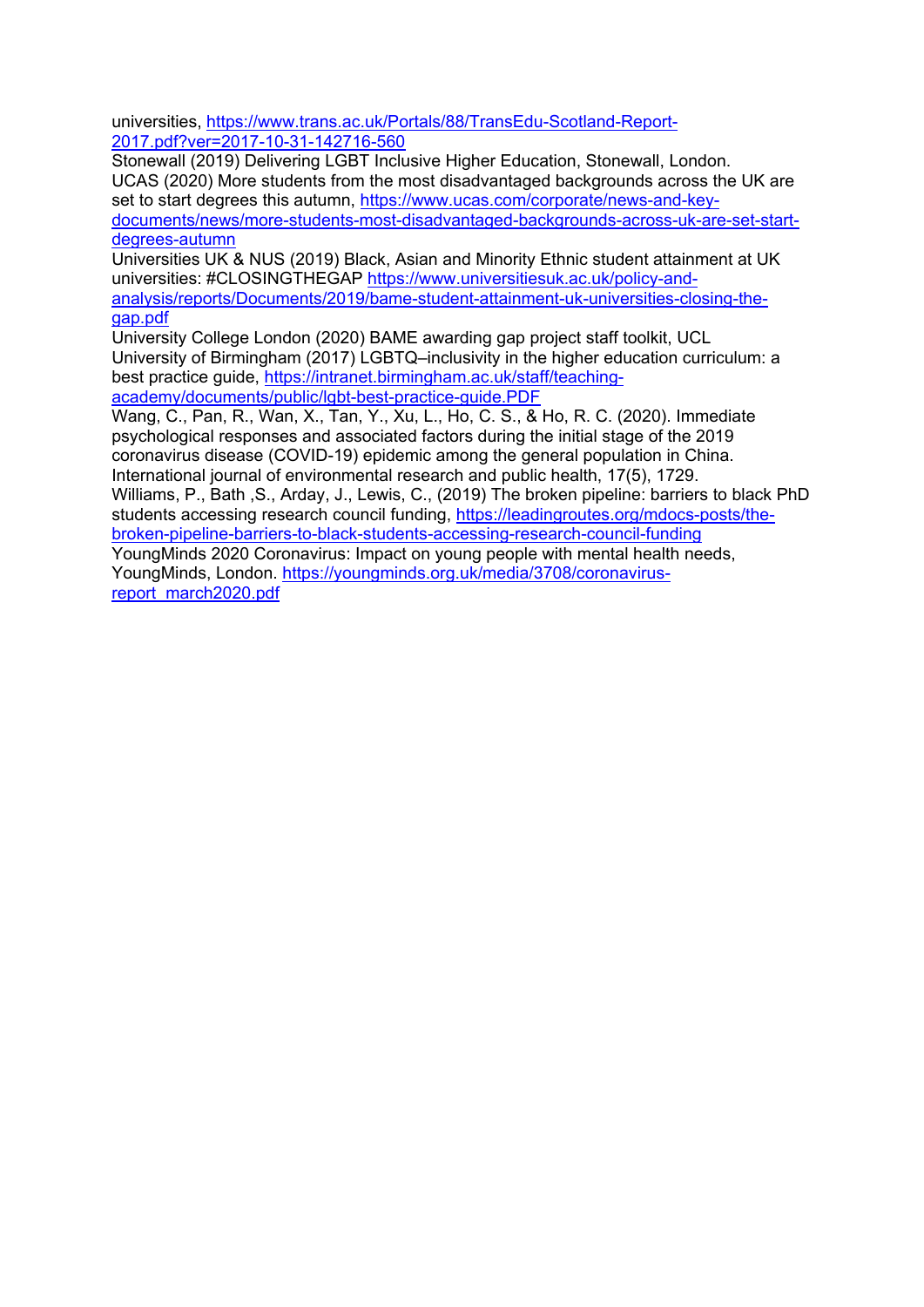# **Appendix 1**

# **Webinar speakers' biographies & links to work**

# **Webinar 1**

**Amatey Doku** is a consultant at Nous Group, an international consultancy with expertise in higher education. Prior to joining Nous, Amatey was Vice President Higher Education at the National Union of Students' leading on work to tackle the BME attainment gap. This culminated in the [#ClosingTheGap report, a collaboration between NUS and Universities](https://www.universitiesuk.ac.uk/policy-and-analysis/reports/Pages/bame-student-attainment-uk-universities-closing-the-gap.aspx)  [UK.](https://www.universitiesuk.ac.uk/policy-and-analysis/reports/Pages/bame-student-attainment-uk-universities-closing-the-gap.aspx) Amatey continues to contribute to discussions on race in higher education and last year chaired the Black Lives Matter webinar as part of the Wonkhe  $\omega$  Home series.

**Dominic Smithies** joined Student Minds in August 2017 after a year as the Community and Wellbeing Sabbatical Officer at the University of York's Students' Union. Dom takes a lead on Student Mind's equality and diversity work, student engagement and co-production. He is also involved in their work with Students' Unions, supporting the campaign groups and understanding and tackling health inequalities. Dominic led the project and final [Student](https://www.studentminds.org.uk/lgbtqresearch.html)  [Minds report on LGBTQ+ Student Mental Health: The challenges and needs of gender,](https://www.studentminds.org.uk/lgbtqresearch.html)  [sexual and romantic minorities in Higher Education.](https://www.studentminds.org.uk/lgbtqresearch.html)

### **Webinar 2 – STEM subjects**

**Katie Nicoll Baines** has a PhD in Human Genetics and worked as a computational biology research fellow before moving into researcher development. She is the co-chair of the University of Edinburgh Staff Pride Network for LGBT+ colleagues and allies, works with [The](https://twitter.com/thestemvillage?lang=en)  [STEM Village](https://twitter.com/thestemvillage?lang=en) to support visibility of LGBTQ+ researchers and is part of the team delivering the [2022 LGBT+ STEMinar.](https://lgbtstem.wordpress.com/lgbtq-steminar-2022/) Her work focuses on addressing barriers to inclusive cultures in HEIs, delivering action-oriented training workshops as well as conducting research and designing policy & practice recommendations for HEIs and research funders. This [blog](https://evidencebase.org.uk/2021/01/07/it-takes-a-village/)  provides insights into her work in supporting inclusive cultures for LGBTQ+ academics.

**Lara Lalemi** is a researcher at the University of Bristol studying Aerosol Science. She organised the 'Diversity in STEM' event and was subsequently awarded the position of student representative of the [BME 100 List in 2018.](https://epigram.org.uk/2018/10/01/bme-power-list/) The [Being BME in STEM](http://www.bris.ac.uk/media-library/sites/chemistry/documents/Final%20Report%20on%20BME%20in%20STEM.pdf) event, that resulted in a widely used report with the University of Bristol was a stepping stone in understanding the barriers that BAME groups encounter within STEM and identifying positive interventions for each. Lara has led a group of academics, from Keele to Cambridge Universities in decolonising science workshops, worked with the British Antarctica survey as a consultant and given talks to universities and institutions from across the UK. Currently, as the CEO of [Creative Tuition,](https://www.creativetuitioncollective.com/) Lara is striving to increase accessibility and opportunities for young people from all backgrounds within STE(Arts)M.

### **Webinar 3**

**Mel McKenna** is part of the Student Wellbeing team at Glasgow Caledonian University and [co-chair of the Trans Edu Community of Practice,](https://www.trans.ac.uk/Home/tabid/6323/Default.aspx) which brings together colleagues from across Further and Higher education to look at how to better support trans and gender diverse staff and students. They co-wrote a thought piece for [Advance HE's 'The Hidden](https://www.advance-he.ac.uk/knowledge-hub/hidden-curriculum-higher-education)  [Curriculum of HE' publication entitled 'Is the Hidden Curriculum Binary?'](https://www.advance-he.ac.uk/knowledge-hub/hidden-curriculum-higher-education) and recently produced a podcast for the Social Science programme entitled 'Beyond the Binary'.

**Sara Turkington** is the [Equality and Inclusion Adviser at Ayrshire College.](https://www1.ayrshire.ac.uk/about-us/equality-and-inclusion/) She is currently the co-Chair of the Trans Edu Community of Practice for colleges and universities in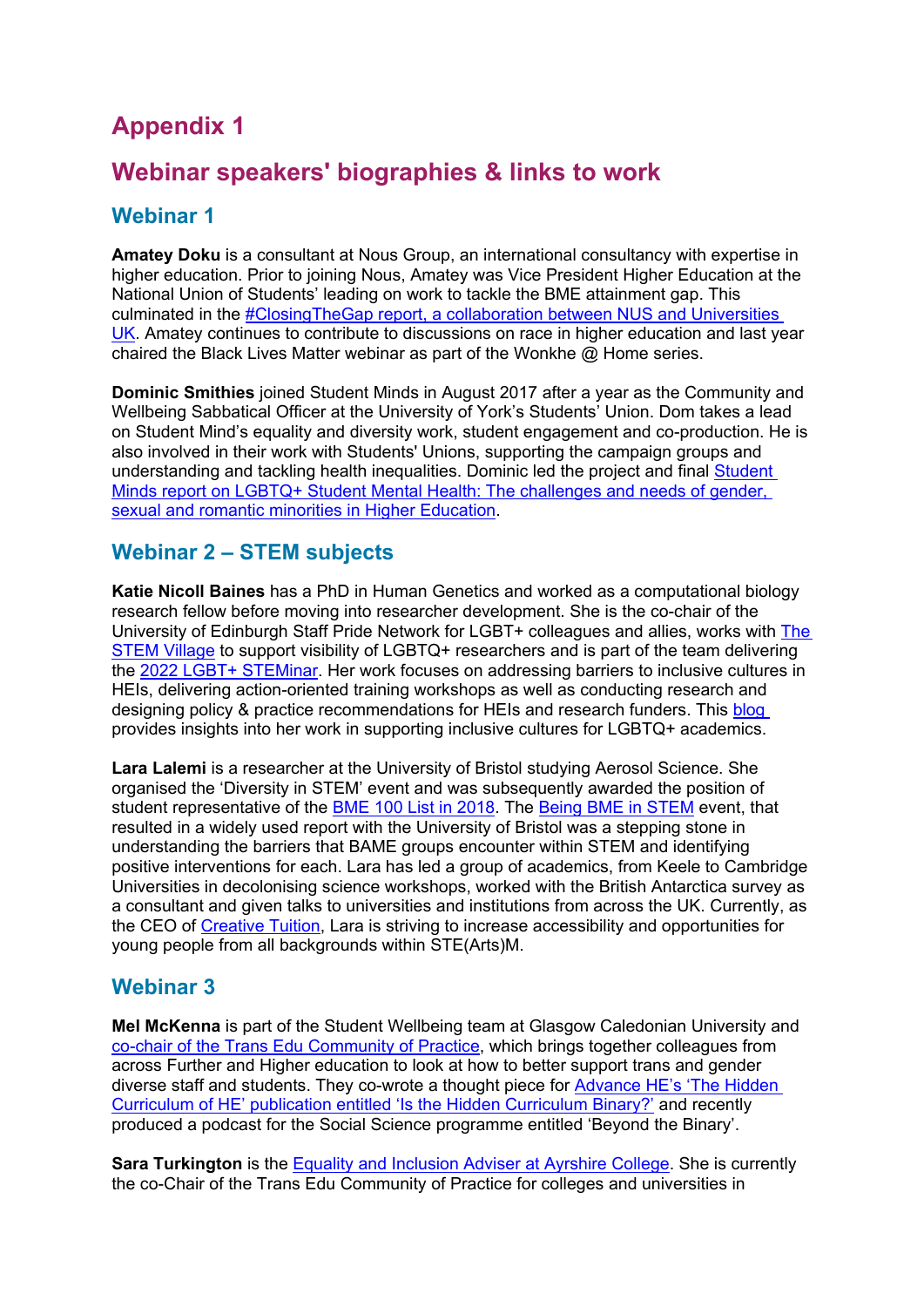Scotland and co-lead the development of the Ayrshire LGBT+ Education Network. In her current role she champions LGBT+ visibility and inclusion. In recognition of this, in 2019, Sara was nominated for the prestigious Robert Owen Award, previously, having been awarded the Rising Star: Diversity award at the Herald Diversity Awards.

**Churnjeet Mahn** is a [Reader at the University of Strathclyde w](https://www.strath.ac.uk/staff/mahnchurnjeetdr/)ith expertise in race, sexuality, queer and gender studies, and decolonising the humanities.

### **Webinar 4**

[Gareth Hughes](https://bewelllearnwell.com/) is a psychotherapist, researcher and the author of [Be Well, Learn Well,](https://www.macmillanihe.com/page/detail/Be-Well-Learn-Well/?K=9781352010695) a book for university students published by MacMillan. He is also the clinical lead for **Student** [Space,](https://studentspace.org.uk/) a site hosted by [Student Minds](https://www.studentminds.org.uk/) to support student mental health during the pandemic and is the development lead for the [University Mental Health Charter.](https://universitymentalhealthcharter.org.uk/) He is currently working on an Office for Students funded project to develop guidance for academics on the relationship between student wellbeing and the curriculum. Gareth led the development of [The Wellbeing Thesis,](https://thewellbeingthesis.org.uk/) an online resource for Postgraduate Research students and is a Principal Fellow of the Higher Education Academy.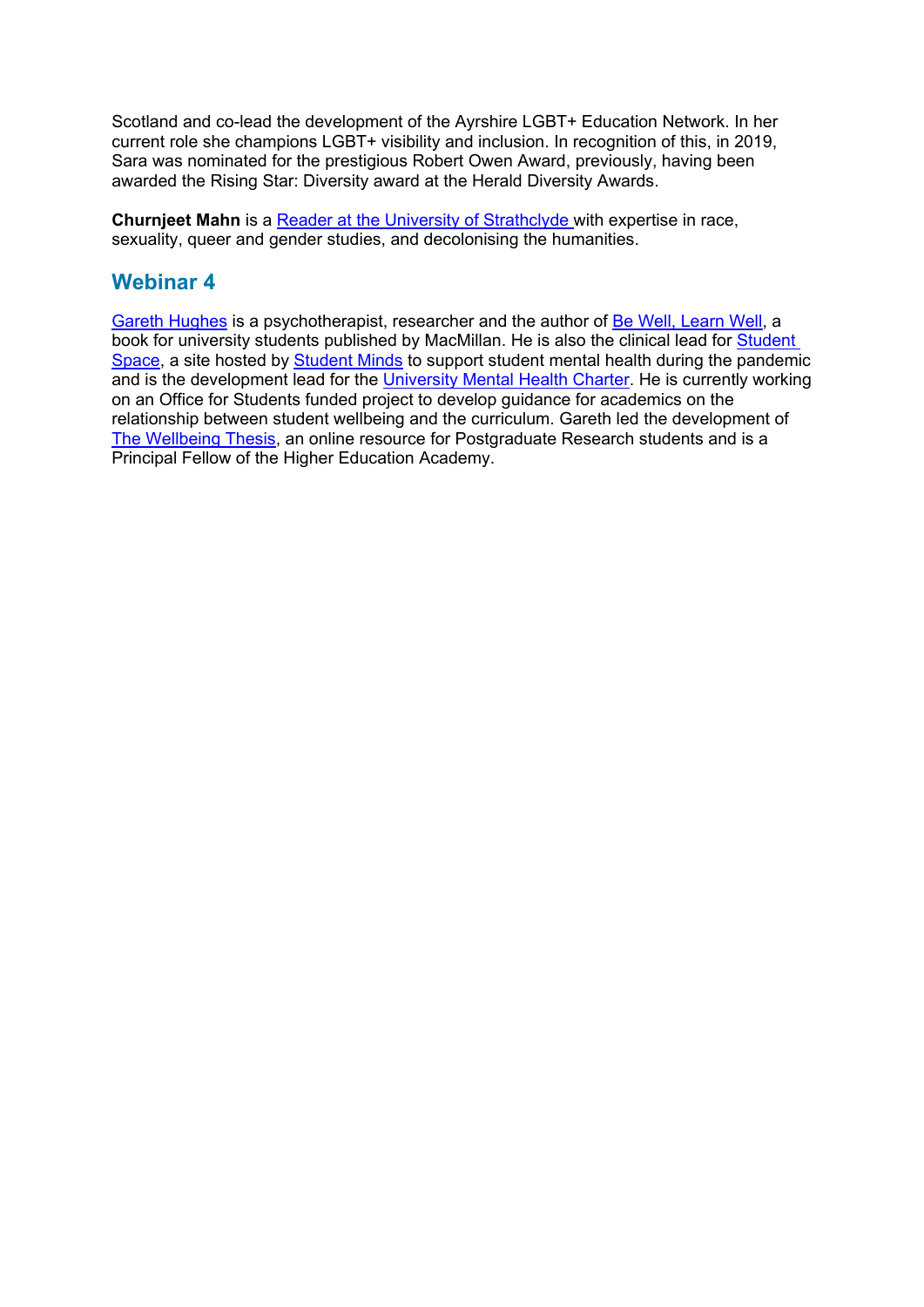# **Appendix 2**

# **Nominal Group participant information sheet & consent form**

**QAA Scotland Collaborative Cluster & GCU**

**Participant Information Sheet** *Supporting the Mental Wellbeing of our BAME & LGBTQ+ Student Communities* 



University for the Common Good

*You are being invited to take part in a research study. Before you agree, it is important for you to understand why the study is being conducted and what it will involve. Please take time to read the following information carefully and discuss it with others if you wish. Ask if there is anything that is unclear or if you would like more information. Take time to decide whether or not you wish to take part.*

#### **Why is this study being carried out?**

In the UK, pre Covid-19 pandemic, one in four students experienced a mental health difficulty, with 71% reporting that the academic curriculum is their main sources of stress (Brown, 2016). The outbreak of the Covid-19 pandemic has placed an unprecedented mental health burden on students (Grubic et al, 2020), evidencing higher levels of stress, anxiety, and depression (Wang et al, 2020).

In addition to the presence of the pandemic, students with protected characteristics such as ethnicity (in particular BAME) and sexual/gender identity (LGBTQ+) are further impacted negatively with regard to student mental wellbeing and sense of belonging.

This study is being carried out to build the capabilities of HEI staff to create inclusive curricula and learning communities that promote a sense of belonging and mental wellbeing for students with protected characteristics, with a specific focus on BAME and LGBT+ Students - [https://www.enhancementthemes.ac.uk/resilient-learning](https://www.enhancementthemes.ac.uk/resilient-learning-communities/collaborative-clusters/student-mental-wellbeing-within-our-bame-and-lgbtq-learner-communities)[communities/collaborative-clusters/student-mental-wellbeing-within-our-bame-and-lgbtq](https://www.enhancementthemes.ac.uk/resilient-learning-communities/collaborative-clusters/student-mental-wellbeing-within-our-bame-and-lgbtq-learner-communities)[learner-communities](https://www.enhancementthemes.ac.uk/resilient-learning-communities/collaborative-clusters/student-mental-wellbeing-within-our-bame-and-lgbtq-learner-communities)

We recognise that BAME and LGBTQ+ student Communities are not homogeneous groups and the study will aim to highlight recommendations to the Scottish Higher Education sector which can explore inclusive curricula with race and sexuality.

#### **Why have you been chosen?**

You have been chosen as you have been identified as a student representative of BAME or LGBTQ+ students. You have been contacted alongside other student representative across the Scottish Higher Education Sector.

#### **Do you have to take part?**

No, you do not have to take part, your involvement is voluntary, and you are free to withdraw at any time prior to data analysis starting on 1 June 2021.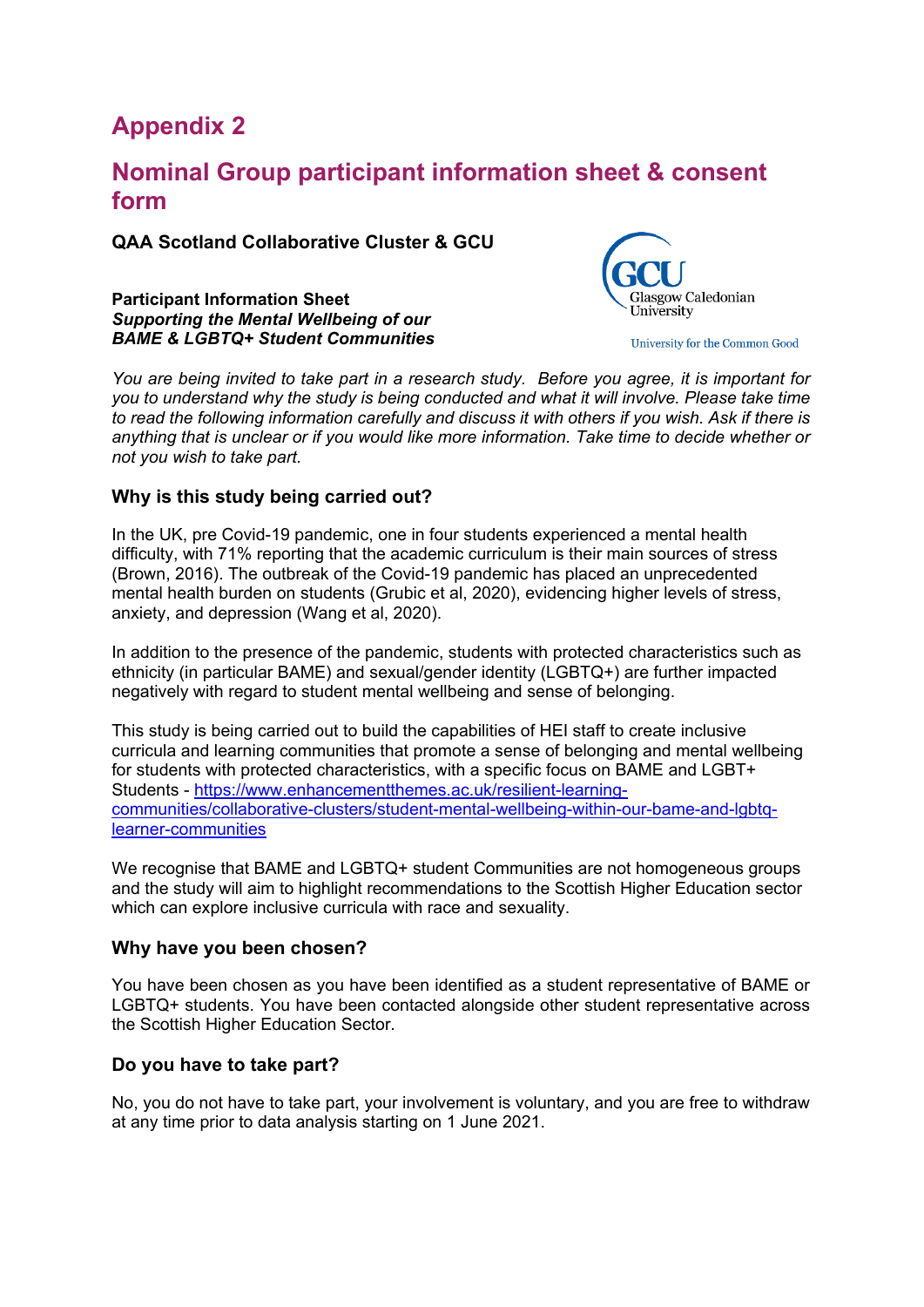#### **What will happen if you take part?**

If you decide to take part, you will be involved in a consultation event using the nominal group technique. This method will involve participation in one online event. During the event you will be asked to provide responses to two research questions in relation to your lived experiences, and the experiences of those you represent in relation to the inclusivity of the academic curriculum through the lens of BAME and LGBTQ+ student experiences.

You will be asked to type your responses anonymously into an online shared spreadsheet, and once all responses have been collected, then you will individually rank what you believe to be are their top five the items. You do not need to discuss or justify any of your responses to anyone else in the group.

#### **How long will it take?**

Participation in the nominal group event will take 1.5 hours of your time.

#### **What will happen to the information that you provide?**

The information that is collected during the group will be summarised and themed and no individual will be identified from any of the data collected. Data will be stored on a GCU's secure server on a password protected computer.

This project is part of work conducted by the Quality Assurance Agency for Higher Education Scotland (The agency which safeguards academic standards and enhances the quality of the student experience offered by Scottish higher education institutions). The outcomes of this project will be disseminated to the sector through various channels including publications, conference presentations, the Theme Leaders Group which has Academic Quality Leads and Student Representation from across Scotland and more.

#### **Will you benefit directly from this research study?**

You may not benefit directly from taking part in this study; however, the views of students collected during the consultation events will be used to build the capabilities of HEI staff to create inclusive curricula and learning communities that promote a sense of belonging and mental wellbeing for students with protected characteristics.

#### **What to do now**

If you would like more information before you decide about taking part, please contact the Project Lead: Dr Heather Gray, [h.gray@gcu.ac.uk](mailto:h.gray@gcu.ac.uk)*,* or Deputy Lead: Rachel Simpson, [rachel.simpson@gcu.ac.uk](mailto:rachel.simpson@gcu.ac.uk) *.* 

If you would like to take part, a consent form is enclosed.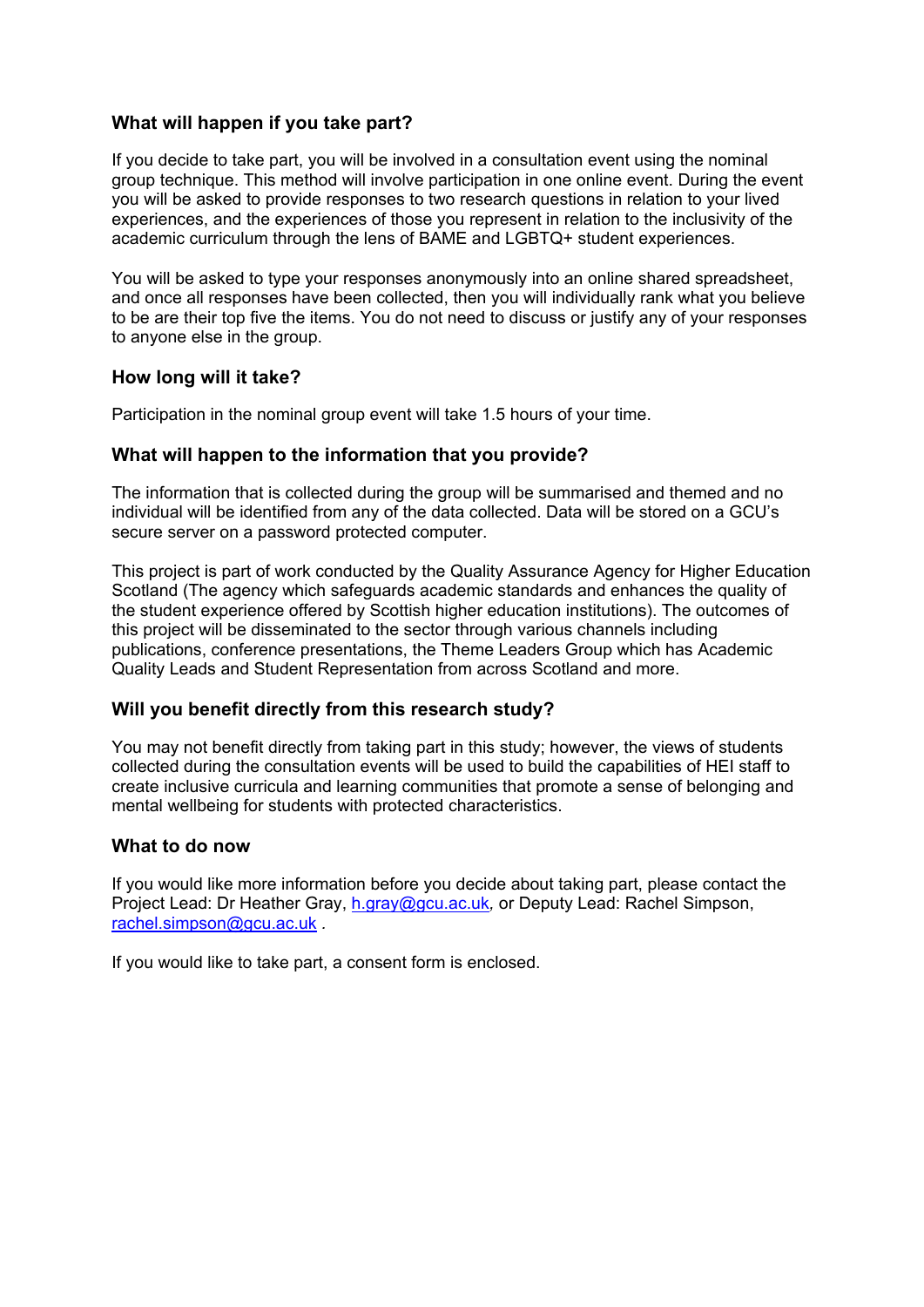**QAA Scotland Collaborative Cluster & GCU** 

**Participant Information Sheet**



University for the Common Good

*Please Initial*

**Supporting the Mental Wellbeing of our** 

### **BAME & LGBTQ+ Student Communities**

- 1. *I confirm that I have read and understood the information sheet for the above study and have had the opportunity to ask questions.*
- *2. I understand that my participation is voluntary and that I am free to withdraw from the study at any time prior to data analysis on 1 June 2021 without giving any reason.*
- *3. I agree to take part in the above study.*
- *4. I am over 18*

*participant name date signature*

#### **Please keep a copy of this form for yourself, and return a signed copy electronically to:**

*Dr Heather Gray, Head of Physiotherapy & Paramedicine, School of Health & Life Sciences, Glasgow Caledonian University, Glasgow, G4 0BA -* [h.gray@gcu.ac.uk](mailto:h.gray@gcu.ac.uk)